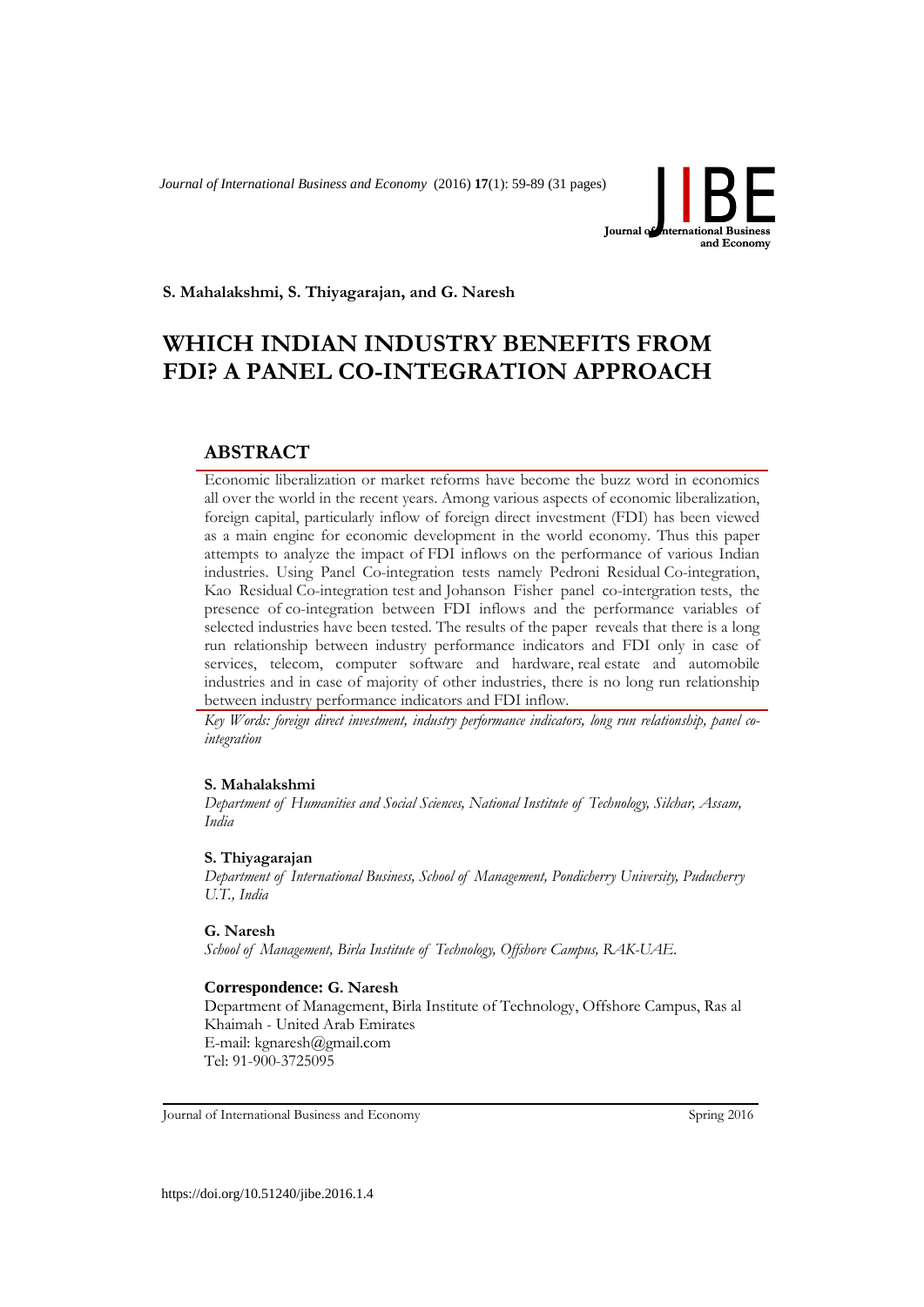## **INTRODUCTION**

Globally, the last quarter of the  $20$ <sup>th</sup>century witnessed a marked change in the attitude in most of the economies towards implementing neo-liberal economic policies. In the era of globalization, flow of capital between nations has become inevitable. Economists believed that foreign direct investment (FDI) plays a significant role in the development process of an economy through transfer of financial resources, innovative technology and improved management techniques. It has also been argued that developing countries like India need substantial amount of FDI to achieve the required investment in order to raise productivity, exports, and employment opportunities thereby accelerating economic growth and development. Furthermore, policy makers also emphasize that, FDI helps in speeding up economic activity and bringing along scarce productive factors. During the recent decade, FDI inflows continued to be high despite many financial crises and difficult economic scenarios in most parts of the world, especially in developing countries. Most of the economies tried to utilize FDI to fill the gap between savings and investment in order to supplement domestic investment. FDI has also been considered as a non-debt-creating source of additional external finance and it has become an attractive and preferred form of finance compared to formal contractual agreements for foreign loans, because it involves a risk sharing relationship with the investors from the home countries, which does not exist in case of foreign loans. FDI has also been considered by policy makers as a strategic component of investment which is required for achieving the objectives of second generation economic reforms and maintaining the current pace of growth in India.

On contrary to the general assumption about FDI, it has been argued that FDI inflows does not bring adequate resources, technology and employment opportunities to developing economies and the effects are mostly negative (Gorg and Greenaway, 2004; Hanson, 2001) by affirming that there is no consistent relationship between FDI inflows and economic growth (Lipsey, 2002). This shows it is extremely important to assess the effects of FDI on the host economy which receives sizable amount of FDI over a period of time in order to provide suggestions to its policies and strategies for effective utilization of FDI inflows. Even though many research reveals a common consensus that FDI is not the growth stimulant rather it is the growth resultant, the government is allowing more amount of FDI by increasing the sectoral cap and reducing the restrictions on FDI inflows. Thus it has raised an issue that, what is the necessity of inviting FDI into India? In order to answer such an issue, the impact of the FDI inflows in enhancing the performance of various industries which attracted sizable amount of FDI should be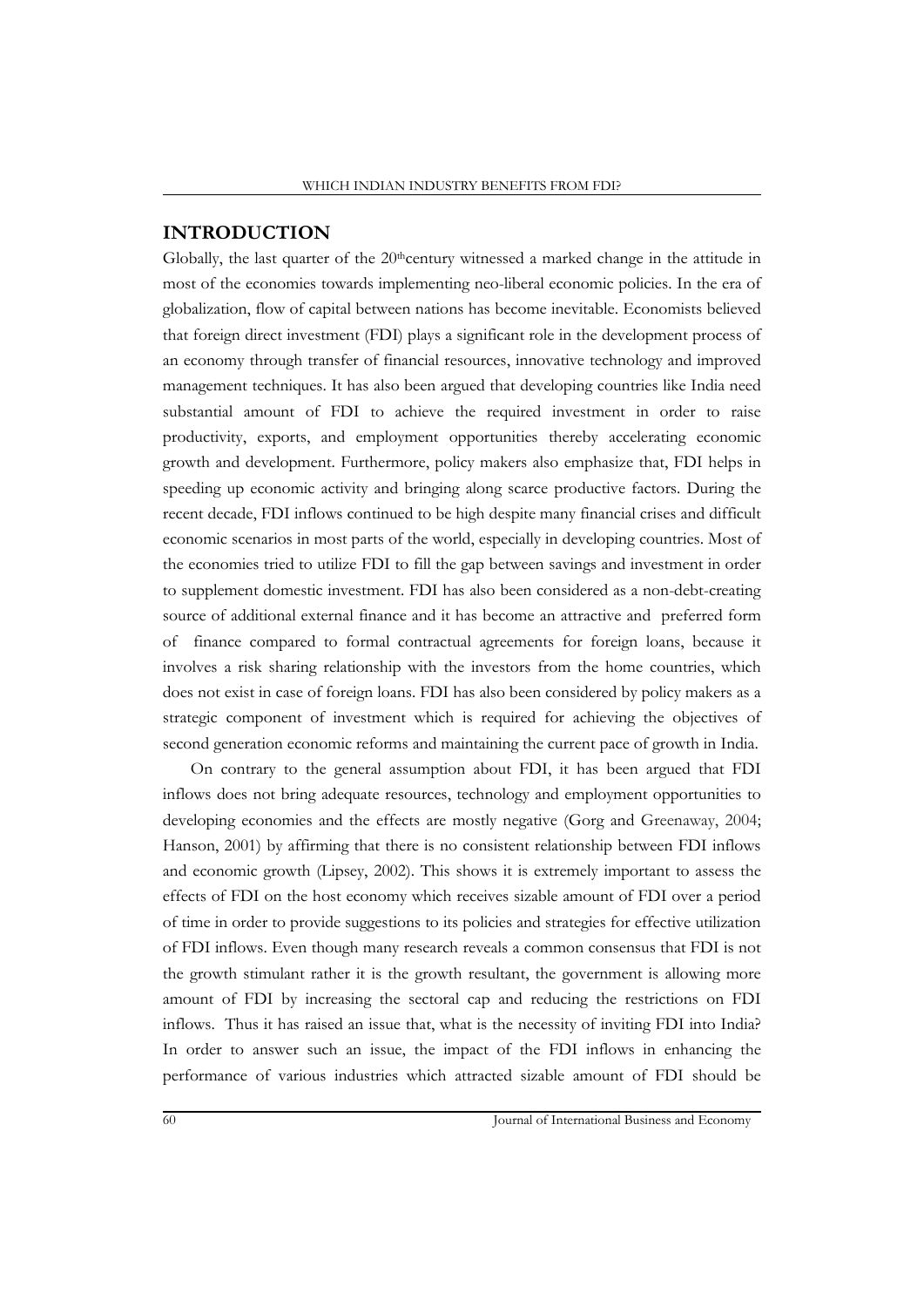evaluated. Hence, this paper analyzes the impact of FDI inflows on the performance of various Indian industries.

#### **LITERATURE REVIEW**

The contributions of FDI towards the development of certain economies have attracted widespread discussion among the economists and policymakers. FDI is expected to increase and improve the existing stock of knowledge in the recipient economy through labor training, skill acquisition and diffusion. It has also been anticipated that the introduction of new management practices and a more efficient organization of the production process adopted by the foreign investors will not only improve the productivity of the firms receiving FDI, but potentially improve the productivity of host countries and thus stimulate economic growth. A large body of literature exists related to the effect of FDI on the overall growth of the host economy. It has been studied by testing the macro-economic indicators namely gross domestic product, exports, exchange rate, employment generation and percapita income. Recently, more emphasis has been given to analyze the effect of FDI on the performance of industries that have received a sizable amount of FDI.

The literature on FDI suggests that, the positive relationship between FDI and economic growth is far less definitive than generally believed. For instance, a critical review on the number of firm-level studies on spillovers effects on productivity in manufacturing industries in developed, developing and transition economies concluded that out of 25 studies, only six studies have identified positive spillovers from foreign firms to domestic firms, but none of which are developing countries (Gorg and Greenaway, 2004). One among such studies had identified that foreign firms had reduced the productivity of domestic firms through competition effects in Venezuela (Aitken and Harrison, 1999). Furthermore, the widespread belief that, FDI generally has a positive impact on economic growth in developing countries had been challenged by the researchers and identified that, in the vast majority of countries, there existed neither a long-term nor a short-term effect of FDI on growth (Herzer and Klasen, 2008). In accordance, the economic growth of Pakistan is also not significantly influenced by the inflow of FDI (Rehman, 2016). Similarly, even in Australia, the inward FDI has not significantly influenced the productivity within the sector (Turnbull, Sun, and Anwar, 2016).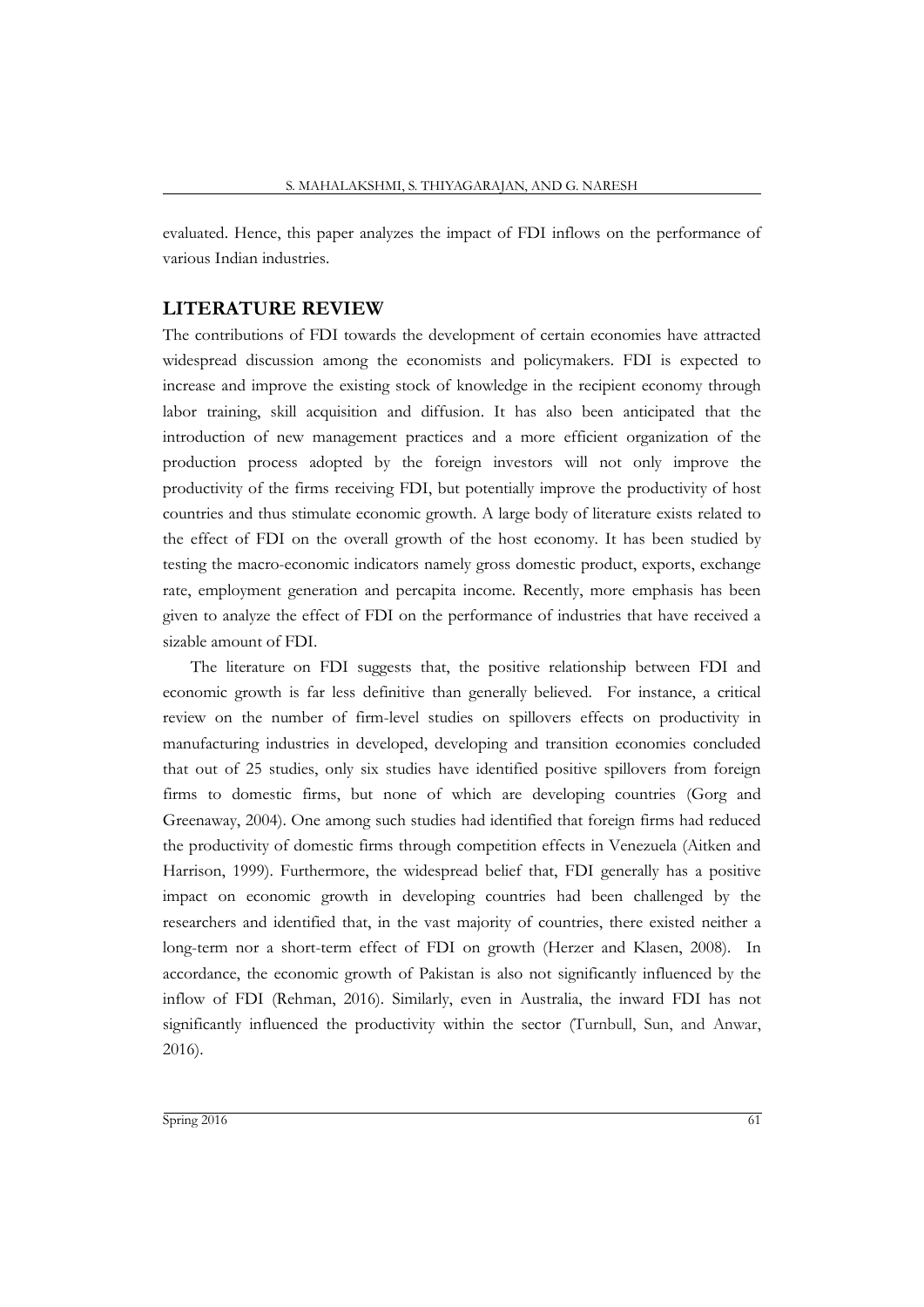One of the most important aspects of the positive effects of FDI is the productivity spillover effects emanating from foreign-owned firms to domestic firms in the host country. The existence of positive correlation between the productivity of a multinational enterprise (MNEs) and average value added per worker of the domestic firms within the same sector was in many developed economies (Caves, 1974). Similarly, several positive effects of FDI such as productivity gains, technology transfers, managerial skills, employee training, access to markets and the introduction of new processes in the domestic market had also been observed in certain host economies (Caves, 1996). Especially, the foreignowned firms in UK's manufacturing sector had a significant positive effect on the level of technical efficiency in domestic firms and also had a significant intra-industry and interindustry spillovers which was identified from the industry-level panel data (Hubert and Pain, 2001).

Generally FDI is assumed to be more productive than domestic investment, because it encourages the incorporation of new technologies in the production function of the host economy. Similarly, it is believed that, FDI improved productivity of domestic firms of the host countries apart from receiving investments through technological spillovers (Rappaport, 2000). In addition, through a "contagion" effect FDI has increased the rate of technical progress in the host economy from the more advanced technology and managerial practices (Findlay, 1978). Thus, it may contribute to the economic growth, by way of transfer of technology to domestic firms which increases the output of the host economy.

A positive relationship between FDI and domestic investment was identified in China (Sun, 1998). While examining the inter-relationships between FDI, industrial output growth and other variables in China using the VAR model it was found that FDI has a significantly beneficial impact on the Chinese economy when the ratio of FDI to industrial output increases (Shan, 2002). But at the same time, the spillover effects were only positive for the most technologically advanced Chinese enterprises (Hale and Long, 2006). Thus, foreign firms may directly influence the average productivity level of the host economy by importing capital, advanced assets and technology and had driven international technology diffusion (Balasubramanyam, Salisu, Sapsford., 1996; Caves, 1996). The impact of FDI was greater when domestic firms and MNEs had similar levels of productivity and the absorption capacity of the domestic firms which was evident from UK's manufacturing industry (Driffield and Taylor, 2002; Girma, 2005). Similarly, in Ireland and Spain, positive spillovers of FDI seemed to depend on the firm's absorptive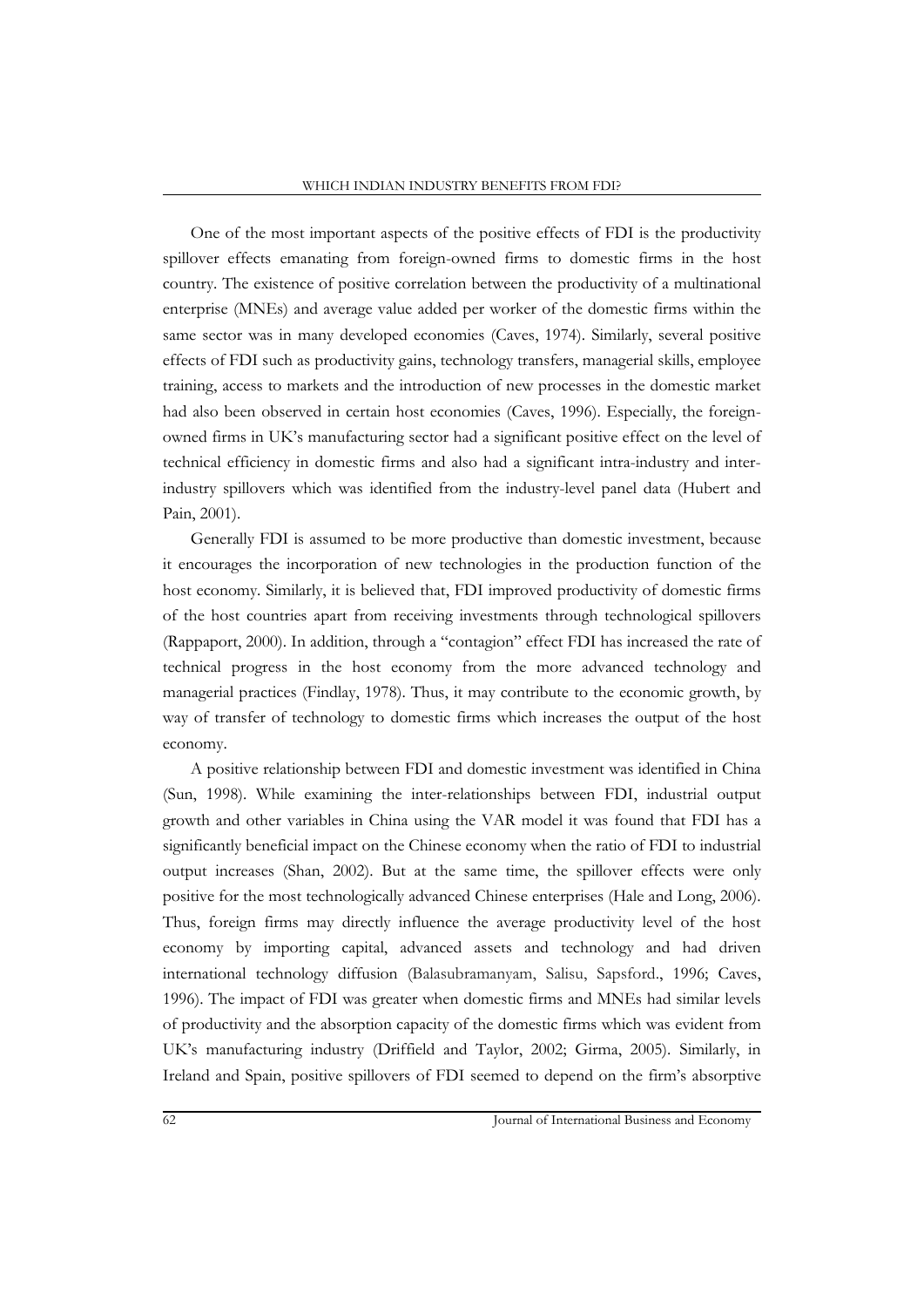capacity to capture technological spillovers, whereas FDI in Greece did not show the positive spillovers and was predominantly located in more traditional, low-technology sectors (Barrios, Dimelis, Louri, and Strobl, 2004). Interestingly in China, the role of human capital and research and development has been identified as the stimulus to capture the spillover effects from FDI to export quality of manufactured products (Tang and Zhang, 2016). Thus, the potential transfer of technology and the spillover effects from FDI to the rest of the economy depended on the economies that adequately have social capability to absorb advanced technologies (Abramovitz, 1986); if there is a large technology gap between the domestic and foreign firms then the foreign technology may be useless. Therefore, the host economy should possess a minimum of technological know-how and competence to benefit from the spillovers of FDI (Narula and Marin, 2003). Thus, the extent of influence of FDI, especially on the growth of transition economies is mainly stimulated by the technological and innovative efforts of the host economy (Silajdzic and Mehic, 2015). It has also suggested that the important productivity spillover effect of FDI was the result of competition effect in the host country. Increased competition forces local firms to take action and increase their innovative capacity which may lead to an increase in productivity (Driffield, 2001). However, few argued that this competition effect was not a spillover effect, as there were no technology flows involved.

The literature has also discussed about the effect of FDI on overall wage spillovers in the host economy. It had been ascertained that foreign investment had raised local industry wages to a large extent than domestic investment especially in the United States, namely South Carolina (Figlio and Blonigen, 2000). Even in China, higher wage rate in many industries are considered as one of the consequences of FDI inflows (Yeung and Ramasamy, 2005). On the contrary, in case of Mexico and Venezuela, a lack of wage spillover effect has been identified due to significant wage differences between foreign and domestic firms (Aitken, Harrison, and Lipsey, 1996). Especially in Mexico, rather than trade openness, FDI has a significant influence on inter-industry wage differences (Noria, 2015). Similarly, there was no overall wage spillover effect of FDI on wage levels in the UK, but a negative effect on wage growth (Girma, Greenaway, and Wakelin, 2001) and the presence of foreign investment had a negative effect on wages and productivity in domestic exporting firms in Ireland, as a result of the labor market crowding-out effect (Frank, Gorg, and Strobl, 2005). Interestingly, it has also been found that MNEs acquired the most productive plants previously operated by local enterprises in UK and had identified that productivity actually declined after acquisition. The positive correlation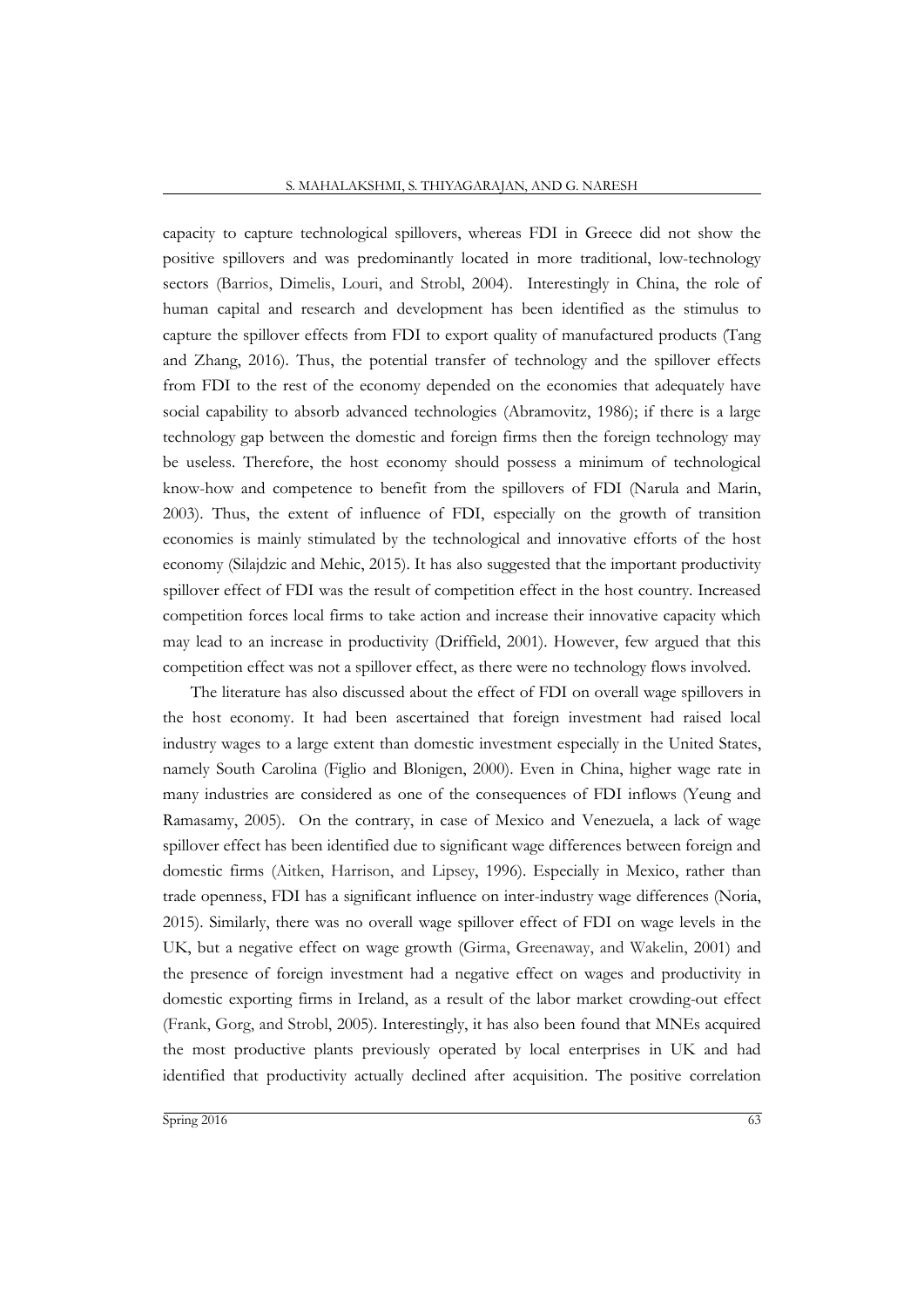between FDI and host country wages might be due to MNEs' acquisition of high-wage (productivity) firms, as FDI had no impact on host country wages. The wage spillover effect would be positive, if the foreign and domestic firms compete in the same labor market, because domestic firms had to pay higher wages to attract workers. However, negative productivity spillovers from multinationals led to negative wage spillovers (Harris and Robinson, 2002).

The literature on FDI inflows in India which provides varying results is not only minimal but still in its infancy. Among the existing literature, many studies had discussed about the pattern, trend, determinants and the overall impact of FDI on macro-economic indicators of India. From the existing studies, it has been identified that the optimum level of FDI, which generated substantial spillovers, enhanced learning on the job, and contributed to the growth of productivity that was much lower in India than in other developing countries including China (Balasubramanyam and Sapsford, 2007). Moreover, the magnitude of influence of FDI on imports is much higher than exports, it may lead to balance of payment (BOP) issue by causing current account deficit in the long-run (Kaur, Yadav, and Gautam, 2012). FDI stocks and output were mutually reinforcing in the manufacturing sector whereas, the relationship between FDI stocks and output was absent in the primary sector. Most strikingly, transitory effects of FDI on output in the service sector, which attracted the bulk of FDI in the post – reform era (Chakraborty and Nunnenkamp, 2008). Thus, the share of manufacturing activity in total FDI had considerably declined since 1997, whereas there had been substantial increase in the share of services in FDI. Another important issue which was put forth is that the initial flow of foreign resources could rapidly be counter-balanced by the foreign payments of various sectors in the form of returns, which were actually made because of MNC operations (Paramasivaiah and Kulkarni, 2004). Moreover, the effect of FDI appeared to have less effect on India's export performance compared to China (Mahalakshmi, Thiyagarajan, and Naresh, 2016; Sharma, 2003).

There is considerable controversy about the relative cost and benefits of foreign investments in developing countries, hence, what is true to one country may not be true to another country or economy. Though FDI helps to foster economic growth in certain nations, it cannot be generalized as a panacea for economic ills of all nations (Dunning, 2006). In this context, whether welcoming the foreign capital is good or bad is a debatable issue. In spite of contradictory arguments relating to the impact of FDI inflows on the host economies, there has been a growing interest and huge competition among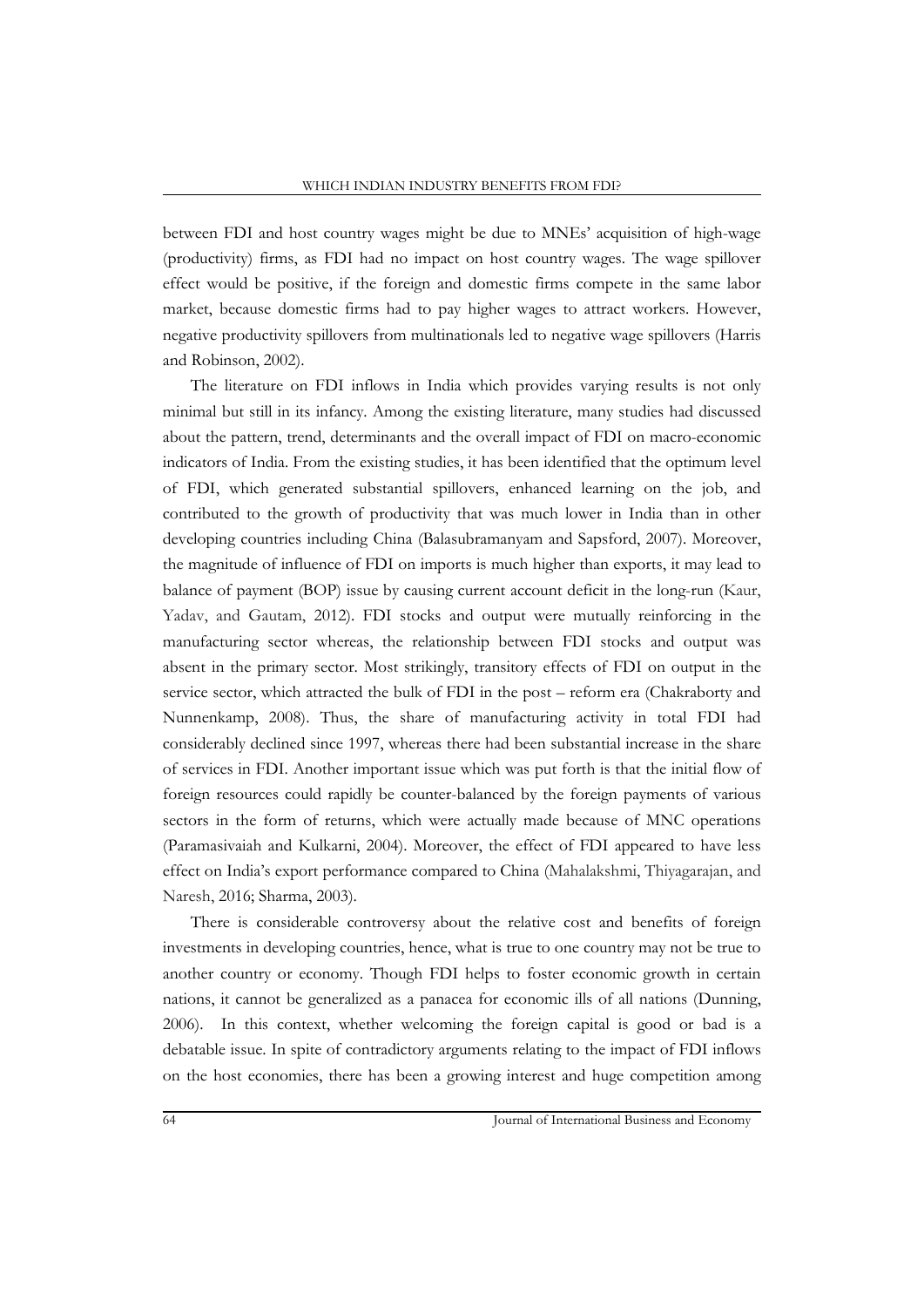nations to strengthen the factors of attracting FDI as a part of globalization agenda during the past two decades. Therefore, an evaluation of the policy related to FDI inflows requires a comprehensive study on the effect of FDI inflows on the development of various sectors of the host economy.

#### **METHODOLOGY**

FDI is widely considered as a composite bundle of capital inflows even though it did not considerably accelerate the growth of India at the macro-level. In this context, analysing the role of FDI inflows on the performance of major industries where the strength of the economy lies has been felt essential and thereby this paper attempts to examine the influence of FDI inflows on the performance of selected Indian industries. By looking at the trend of FDI inflows received in various industries, the selection of industries has been made for the study. Industries which have received more than 0.5 percent of total FDI inflows received by India during the 20-year period since liberalization were considered. Based on this criterion, industries such as services (excluding telecom, transportation and hotel and tourism), computer hardware and software, real estate, telecommunications, construction activities, automobiles, power, metallurgy, petroleum products and natural gas, chemicals, trading, hotel and tourism, drugs and pharmaceuticals, electrical equipments, cement, industrial machinery, food processing, textiles, mechanical and engineering, electronics, fermentation and transportation have been selected for the study.

#### **VARIABLES AND DATA SOURCE**

Furthermore, data related to industry performance variables which are uncorrelated alone have been selected and the variables that explain similar dimension are not considered to avoid repetition of results. Thus, the uncorrelated variables namely gross output (GO) that reflects the efficiency of the industries production capacity, profit before interest and taxes (PBIT), exports (EXP), price-earnings ratio (PE), number of firms (NoF) and employment generation (EG) have been chosen to measure the extent of FDI inflows contribution towards the performance of selected industries.

The data relating to inflow of FDI for the above mentioned Indian industries have been collected from Department of Industrial Policy and Promotion under Ministry of Commerce, Government of India (DIPP) and the industry performance variables have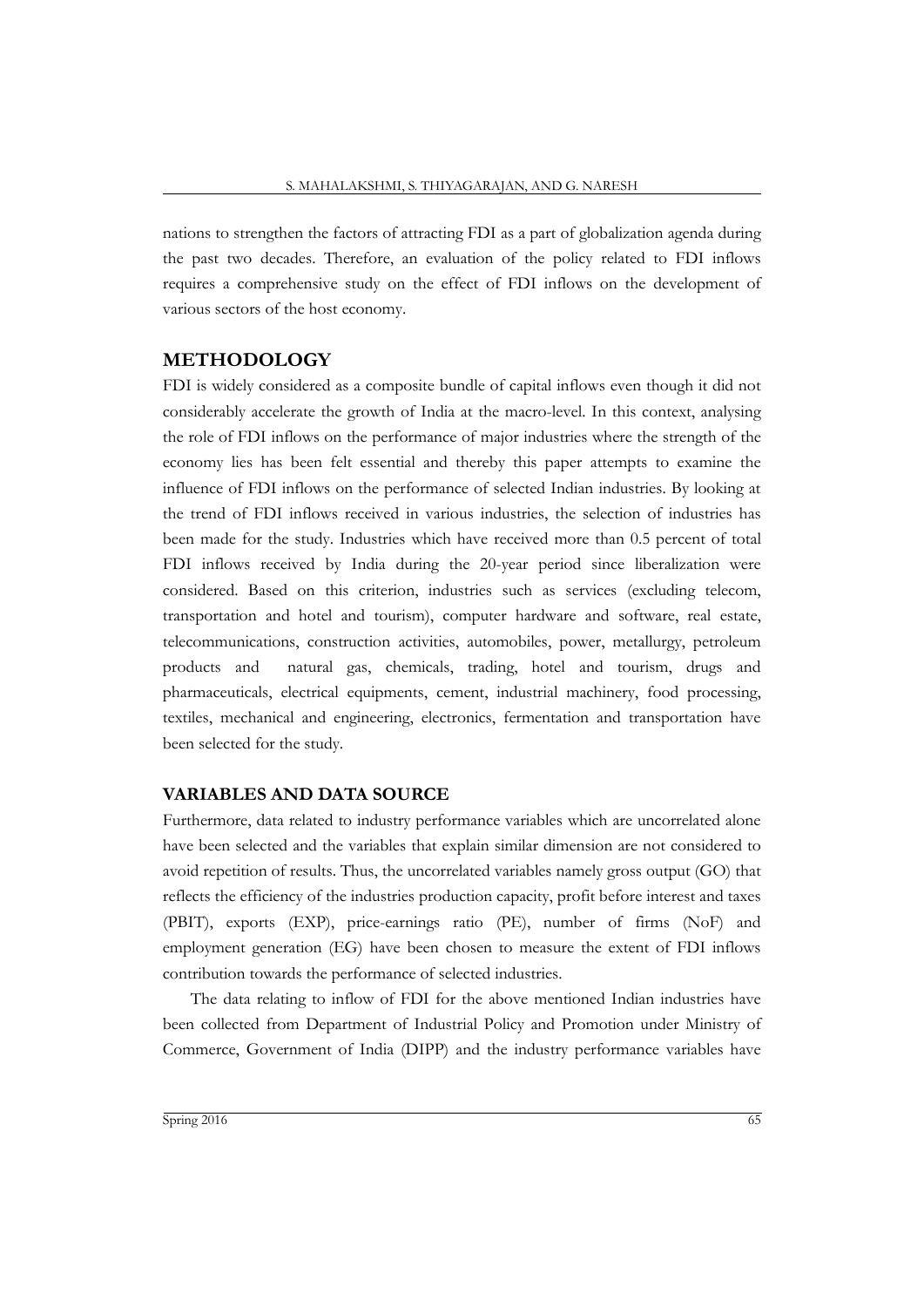been collected from annual survey of industries published by the government of India and industry analysis services of CMIE for a period of 20years from 1991-92 to 2010-11.

## **DATA ANALYSIS**

The effect of FDI inflows on the performance of various industries has been measured robustly by pooling the data of selected industries over a period of 20years. However, the pooled or panel data set which is a combination of time series and cross-section data has space as well as time dimension and thereby it gives more informative data, variability, degrees of freedom and efficiency (Gujarati and Sangeetha, 2007). Therefore, in order to better detect and measure the effect of FDI inflows on various spheres of the economy, panel data has been used instead of using time series data separately for each industry. The entry of FDI in all sector were not allowed at the same time period, whereas in case of certain industries, FDI was allowed at a latter period, so the study has used an unbalanced panel structure. But in order to apply panel data regression (i.e., either pooled regression or fixed effects model or random effects model), all the data in panel should be stationary, otherwise panel data regression models cannot be applied at their levels. Therefore, the study has applied different panel unit root tests namely, Levin, Lin and Chu (LLC), Breitung t-test (to check common unit root process) and Im, Pesaran and Shin, ADF-Fisher chi-square and PP-Fisher chi-square panel unit root tests (to verify individual unit root process of the panel data) to determine whether the selected industrylevel performance variables and FDI inflows are stationary at their levels. If the results of the panel unit root tests indicate that any of the variables in the panel form are non-stationary at levels, then it is mandatory to establish co-integration between the industry performance variables and FDI inflows. Thus the study has applied three panel cointegration tests namely, Pedroni Residual Co-integration, Kao Residual Co-integration test and Johanson Fisher panel cointergration tests to identify the presence of cointegration between FDI inflows and the performance variables of selected industries.

Pedroni Residual Co-integration test is one of the important tests that examine the existence of co-integration between the variables in the panel form. In case of Pedroni Residual Co-integration test seven different co-integration statistics have been estimated to establish co-integration between variables. These seven co-integration statistics have been calculated using the residuals of the following hypothesized cointegrating regression for each cross section.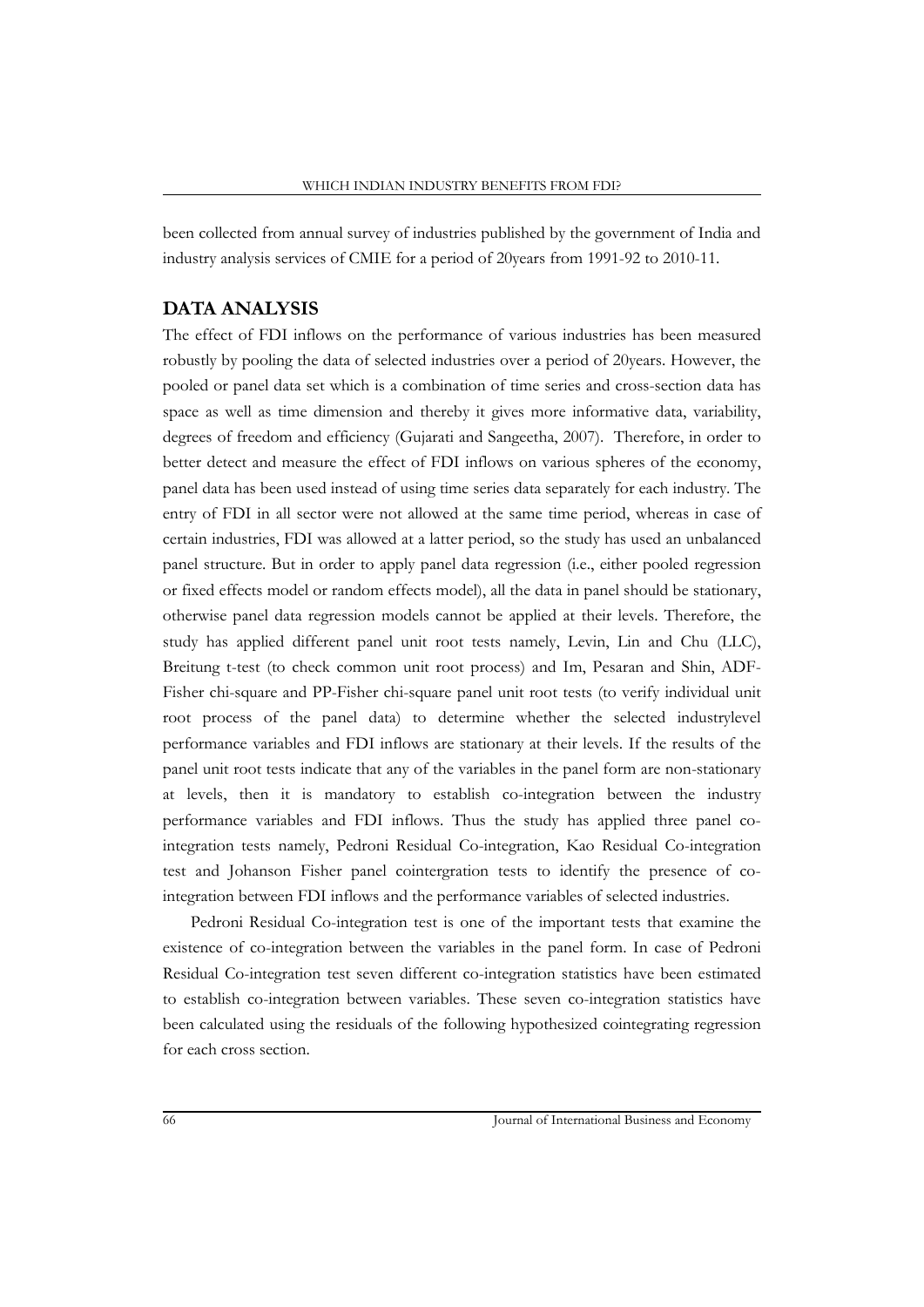$$
y_{i,t} = a_i + \delta_i t + \beta_{1i} x_{1i,t} + \beta_{2i} x_{2i,t} + \dots + \beta_{Mi} x_{Mi,t} + e_{i,t}
$$

where, t- time period, i- individual cross sections and M – number of variables. Among the following seven statistics the first four are based on within-dimension and the remaining three are based on between-dimensions.

- 1. Panel v-statistics: $T^2 N^{3/2} Z_{\hat{v}N,T} \equiv T^2 N^{3/2} \left( \sum_{i=1}^N \sum_{t=1}^T \hat{L}_{11i}^{-2} \hat{e}_{i,t-1}^2 \right)^{-1}$
- 2. Panel  $\rho$  Statistics:  $T\sqrt{N}Z_{\hat{\rho}N,T^{-1}} \equiv$

$$
T\sqrt{N}\left(\sum_{i=1}^{N}\sum_{t=1}^{T}\hat{L}_{11i}^{-2}\hat{e}_{i,t-1}^{2}\right)^{-1}\sum_{i=1}^{N}\sum_{t=1}^{T}\hat{L}_{11i}^{-2}\left(\hat{e}_{i,t-1}\Delta\hat{e}_{i,t}-\hat{\lambda}_{i}\right)
$$

3. Panel  $t$ -statistics: $Z_{tN,T} \equiv$ 

$$
\left(\tilde{\sigma}_{N,T}^{2} \sum_{i=1}^{N} \sum_{t=1}^{T} \hat{L}_{11i}^{-2} \hat{e}_{i,t-1}^{2}\right)^{-1/2} \sum_{i=1}^{N} \sum_{t=1}^{T} \hat{L}_{11i}^{-2} \left(\hat{e}_{i,t-1} \Delta \hat{e}_{i,t} - \hat{\lambda}_{i}\right)
$$
\n(Non-Parametric)

- 4. Panel *t*-statistics: $Z_{tN,T}^* \equiv \left( \tilde{s}_{N,T}^{*2} \sum_{i=1}^N \sum_{t=1}^T \tilde{L}_{11i}^{-2} \hat{e}_{i,t-1}^{*2} \right)$  $\sum_{i=1}^{n} \sum_{t=1}^{N} \sum_{t=1}^{T} \hat{L}_{11i}^{-2} \hat{e}_{i,t-1}^{*} \Delta \hat{e}_{i,t}^{*}$ (Parametric)
- 5. Group  $\rho$ -Statistics:  $TN^{-1/2}\tilde{Z}_{\hat{\rho}N,T^{-1}} \equiv$

$$
TN^{-1/2}\sum_{i=1}^{N}\left(\sum_{t=1}^{T}\hat{e}_{i,t-1}^{2}\right)^{-1}\sum_{t=1}^{T}\left(\hat{e}_{i,t-1}\Delta\hat{e}_{i,t}-\hat{\lambda}_{i}\right)
$$

6. Group *t*-statistics:  $N^{-1/2} \tilde{Z}_{tN,T} \equiv N^{-1/2} \sum_{i=1}^{N} (\hat{\sigma}_i^2 \sum_{t=1}^{T} \hat{e}_{i,t-1}^2)$  $\sum_{i=1}^{N}(\hat{\sigma}_{i}^{2}\sum_{t=1}^{T}\hat{e}_{i,t-1}^{2})^{-1/2}\sum_{t=1}^{T}(\hat{e}_{i,t-1}\Delta\hat{e}_{i,t-1})$ 

 $\hat{\lambda}_i$ (Non-Parametric)

7. Group t-statistics: $N^{-1/2} \tilde{Z}_{tN,T}^* \equiv N^{-1/2} \sum_{i=1}^N (\hat{s}_i^*{}^2 \sum_{t=1}^T \hat{e}_{i,t-1}^*{}^2)^{-1} \sum_{t=1}^T \hat{e}_{i,t-1}^* \Delta \hat{e}_{i,t}^*$ (Parametric)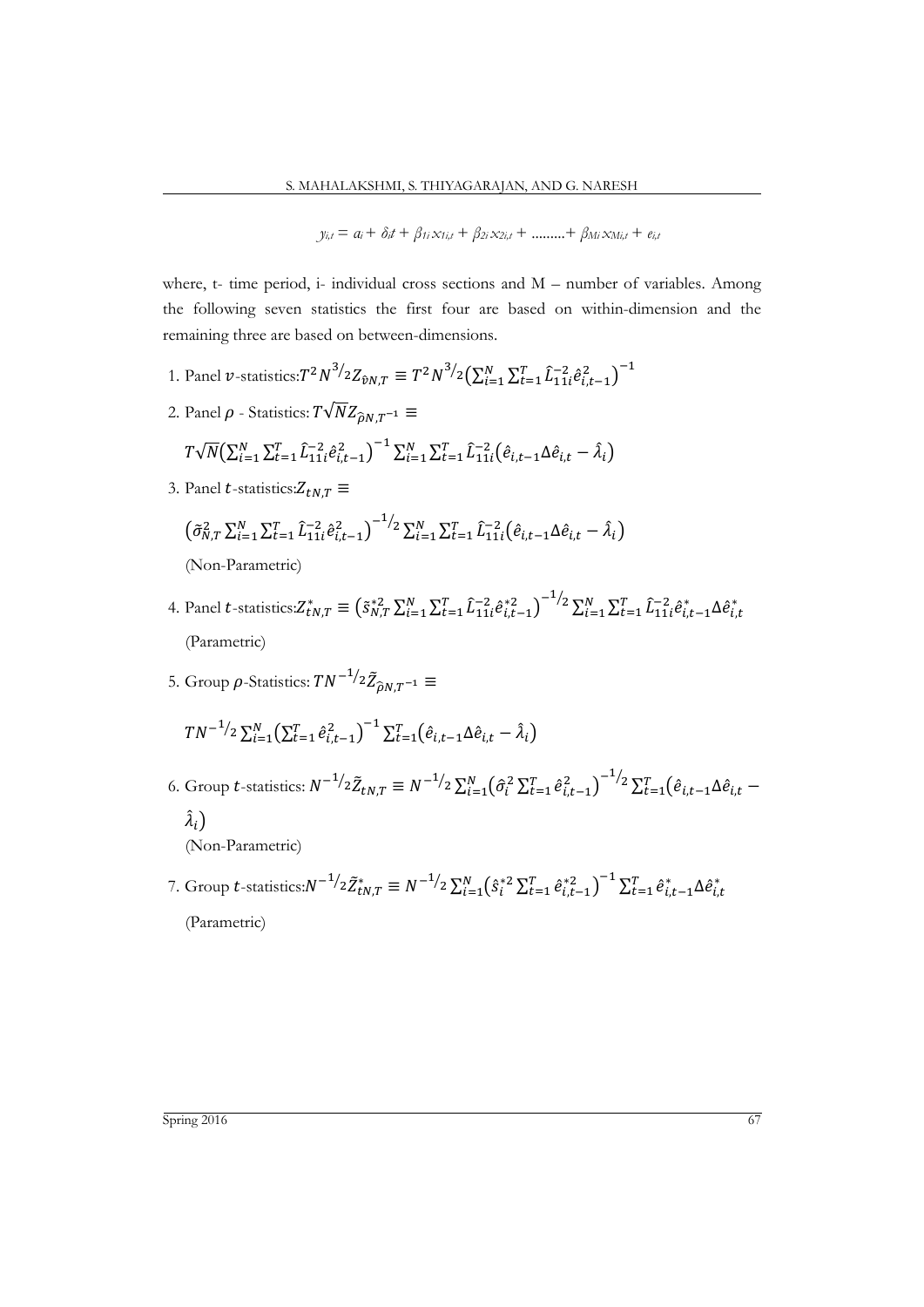Where, 
$$
\hat{\lambda}_i = \frac{1}{T} \sum_{s=1}^{k_i} \left( 1 - \frac{s}{k_i + 1} \right) \sum_{t=s+1}^{T} \hat{\mu}_{i,t} \hat{\mu}_{i,t-s} ; \hat{s}_i^2 \equiv \frac{1}{T} \sum_{t=1}^{T} \hat{\mu}_{i,t}^2 ; \quad \hat{\sigma}_i^2 = \hat{s}_i^2 +
$$
  
\n $2\hat{\lambda}_i ; \tilde{\sigma}_{N,T}^2 \equiv \frac{1}{N} \sum_{i=1}^{N} \hat{L}_{11i}^2 \hat{\sigma}_i^2 ; \hat{s}_i^{*2} \equiv \frac{1}{t} \sum_{t=1}^{T} \hat{\mu}_{i,t}^2 ; \tilde{s}_{N,T}^{*2} \equiv \frac{1}{N} \sum_{i=1}^{N} \hat{s}_i^{*2} ; \hat{L}_{11i}^{-2} = \frac{1}{T} \sum_{t}^{1} \hat{\eta}_{i,t}^2 +$   
\n $\frac{2}{T} \sum_{s=1}^{k_i} \left( 1 - \frac{s}{k_i + 1} \right) \sum_{t=s+1}^{T} \hat{\eta}_{i,t} \hat{\eta}_{i,t-s}$ 

The residuals  $\hat{u}_{i,t}$ ,  $\hat{\mu}_{i,t}^* \hat{\eta}_{i,t}$  are obtained from the following regressions:

$$
\hat{e}_{i,t} = \hat{\gamma}_i \hat{e}_{i,t-1} + \hat{u}_{i,t}; \quad \hat{e}_{i,t} = \hat{\gamma}_i \hat{e}_{i,t-1} + \sum_{k=1}^{K_i} \hat{\rho}_{i,k} \Delta \hat{e}_{i,t-k} + \hat{\mu}_{i,t}^* ; \quad \Delta y_{i,t}
$$
\n
$$
= \sum_{m=1}^{M} \hat{b}_{mi,t} \Delta x_{mi,t} + \hat{\eta}_{i,t}
$$

The within-dimension statistics of the panel *υ*-Statistics is a type of non-parametric variance of statistics. The panel *ρ*, non- parametric panel *t* and parametric panel *t* statistics are analogous to the Phillips-Perron (PP) *ρ* statistic, PP *t* statistic and ADF *t* statistic, respectively. The between-dimension based statistics are just the group mean approach extensions of the within-dimension based statistics. The group *ρ,* non-parametric group *t* and parametric group *t* are similar to (PP) *ρ* statistic, PP *t* statistic and ADF *t* statistic, respectively.

The null hypothesis of no co-integration for the panel co-integration test is the same for each statistic.

*H*<sub>0</sub>: 
$$
y_i = 1
$$
 for all  $i = 1$ ......*N*,

whereas, the alternative hypothesis for the between-dimension-based and withindimension-based panel co-integration tests differs. The alternative hypothesis for the between-dimension-based statistics is

$$
H_a: \t\gamma_i < 1 \text{ for all } i=1,\ldots,N,
$$

But, a common value for  $\gamma$ *<sub>i</sub>*= *γ*is not required. The alternative hypothesis for withindimension-based statistics which assumes a common value for *γi*= *γ*is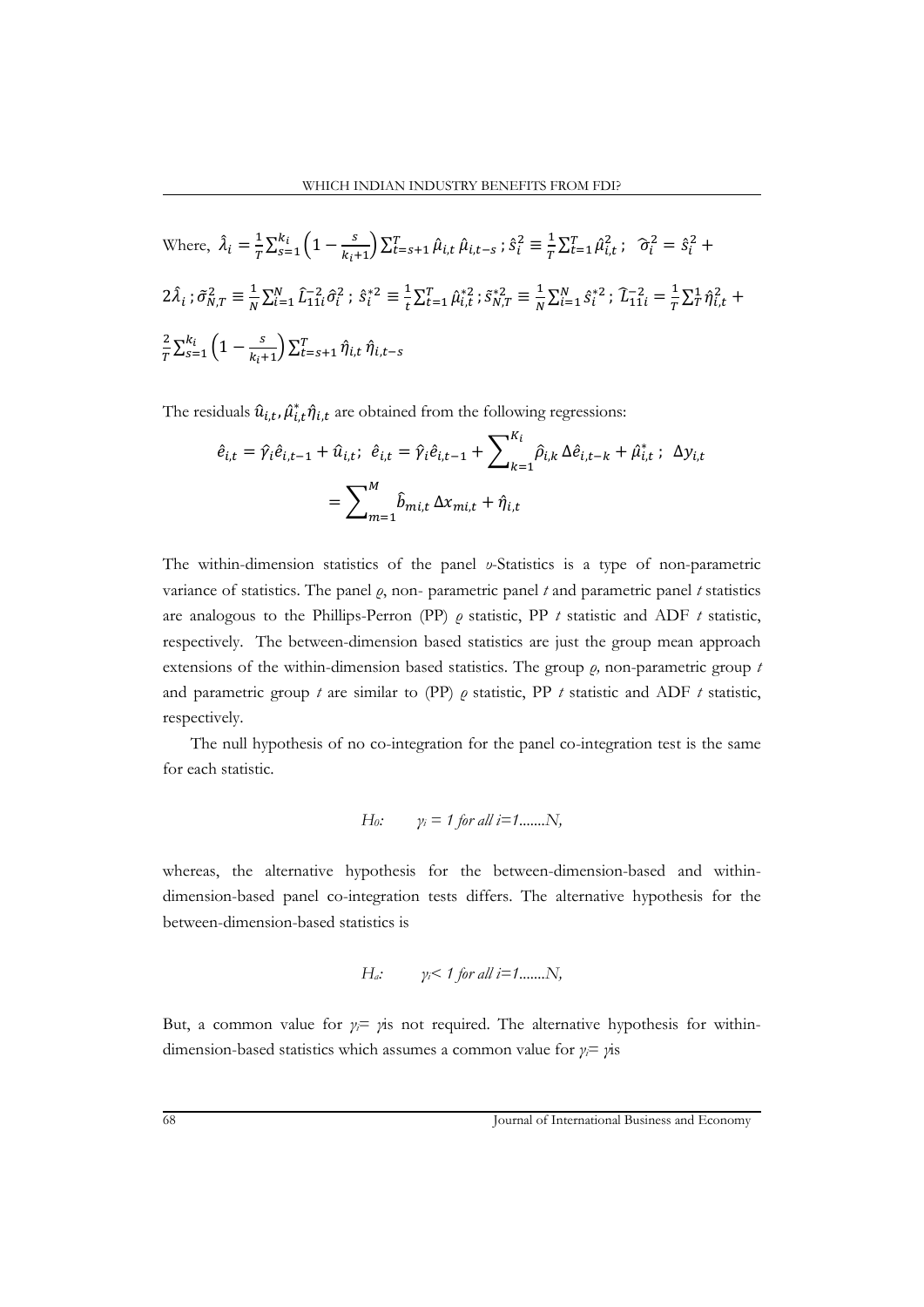$$
H_a: \t\gamma_i = \gamma < 1 \text{ for all } i = 1, \dots, N,
$$

The test statistics are asymptotically standard normally distributed because the cointegration test applied appropriate mean and variance adjustment terms. The existence of co-integration between variables can be proved, if the test statistics are significant. Under the alternative hypothesis, all the panel co-integration test statistics diverge to negative infinity. Thus, the left tail of the standard normal distribution is used to reject the null hypothesis. (Pedroni, 1999; Pedroni, 2004)

Similarly, the existence of co-integration between the industry performance variable and FDI inflows in panel form has also been tested using Kao Residual Co-integration Test (ADF type). The Kao Residual Co-integration test has been calculated using the residuals of the following hypothesized cointegrating regression.

$$
y_{it} = a_i + \beta_{1i} x_{1i,t} + \beta_{2i} x_{2i,t} + \dots + \beta_{Mi} x_{Mi,t} + e_{i,t}
$$

*where, t- time period, i- individual cross sections and M – no. of variables.*

Subsequently, co-integration between variables has been tested by estimating the following augmented Dickey Fuller regression.

$$
\hat{e}_{it} = \rho \hat{e}_{it-1} + \sum_{j=1}^{p} \varphi_{j} \Delta \hat{e}_{it-1} + v_{itp}
$$

 $H_0:$   $\rho_i = 1$ ; There is no co-integration between variables *Ha: ρi < 1; There is co-integration between variables*

Under the null hypothesis of no co-integration, the ADF test statistics can be constructed as:

$$
ADF = \frac{t_{\hat{\rho}} + \sqrt{6N\hat{\sigma}_v/(2\hat{\sigma}_{0v})}}{\sqrt{\hat{\sigma}_{0v}^2/(2\hat{\sigma}_v^2) + 3\hat{\sigma}_v^2/(10\hat{\sigma}_{0v}^2)}}
$$

 $\frac{1}{2}$ Spring 2016 69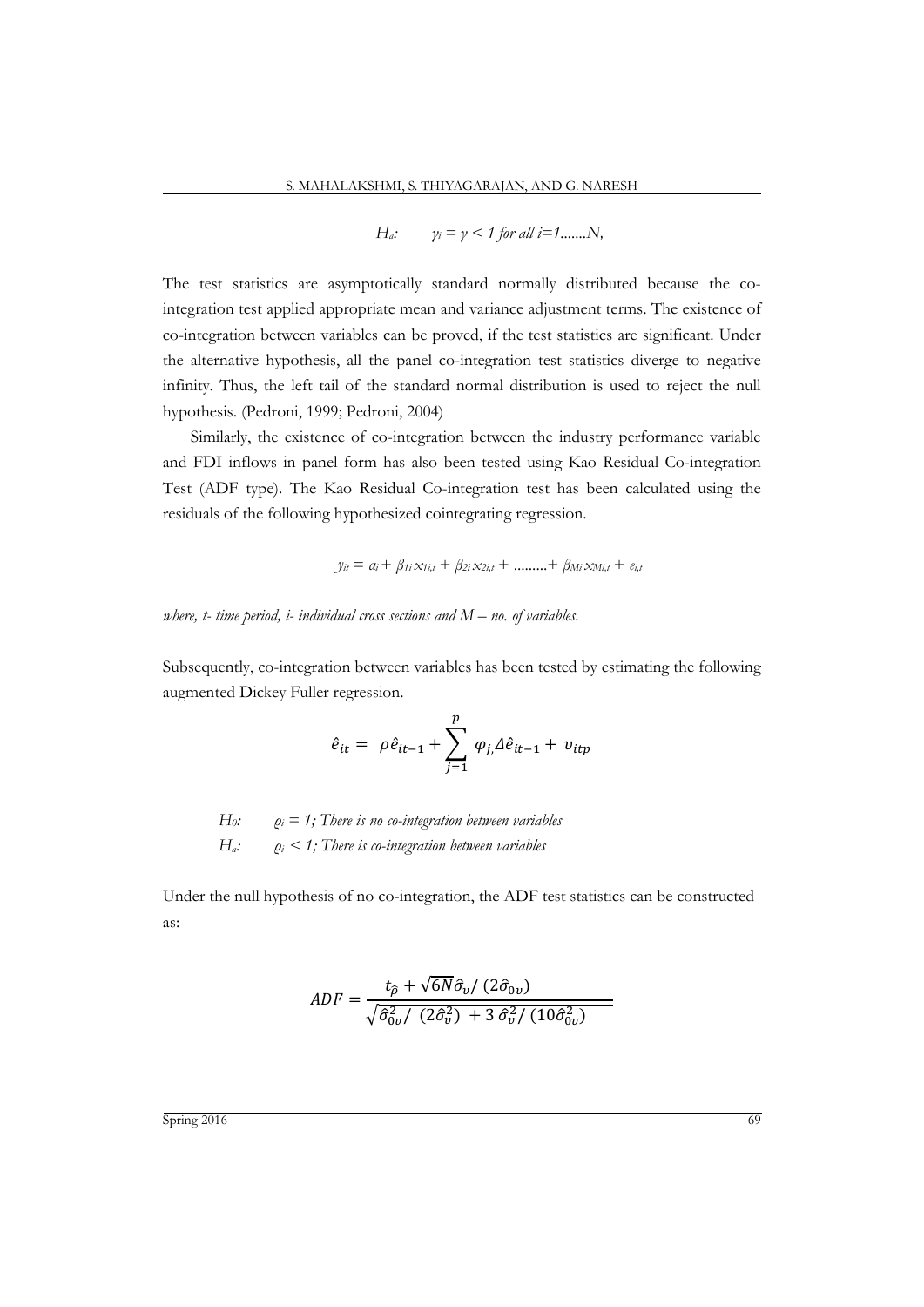The asymptotic distributions of ADF converge to a standard normal distribution  $N(0,1)$ . If the computed ADF test statistic of Kao Residual co-integration test is more than the critical value, then the null hypothesis of no co-integration between variables can be rejected (Kao, 1999).

Furthermore, the study has also applied the Johansen-Fisher Panel Co-integration test in order to confirm the existence of co-integration between industry performance variables and FDI inflows. The Johansen Fisher panel conintegration test is the panel version of individual Johansen co-integration test proposed by Maddala and Wu (1999) who consider Fisher's (1932) suggestion to combine individual tests. Thus, at the first step Johansen test for co-integration has been estimated to determine the presence of cointegrating vectors in non-stationary time-series using two different approaches such as the likelihood ratio trace statistics and the maximum eigenvalue statistics (Johansen, 1988). The trace statistics and the maximum eigenvalue statistics are calculated by estimating the following equations.

$$
\lambda_{trace}(r) = -r \sum_{i=r+1}^{n} ln(1 - \hat{\lambda}_i)
$$

$$
\lambda_{max}(r, r+1) = -Tln(1 - \hat{\lambda}_{r+1})
$$

where T = sample size,  $n =$  variables,  $ln-log$ ,  $\lambda_i = i$ th largest canonical correlation between residuals from the three dimensional processes and residual from the three dimensional differentiate processes.

The trace test checks the null hypothesis of at most *r* co-integration vector against the alternative hypothesis of full rank  $r = n$  co-integration relationships. In case of the maximum eigenvalue statistics, the null hypothesis tests the *r* co-integrating relationships against the alternative hypothesis of  $r + 1$  co-integrating relationships.

At the second step, the Johansen individual cross-section tests for co-integration have been combined in order to test the existence of co-integration in the full panel (Maddala and Wu, 1999). If  $\pi_i$  is the *p*-value from an individual co-integration test for cross-section *i*, under the null hypothesis for the panel,

$$
P = -2\sum_{i=1}^{N} log(\pi_i) \sim \chi_{2N}^2
$$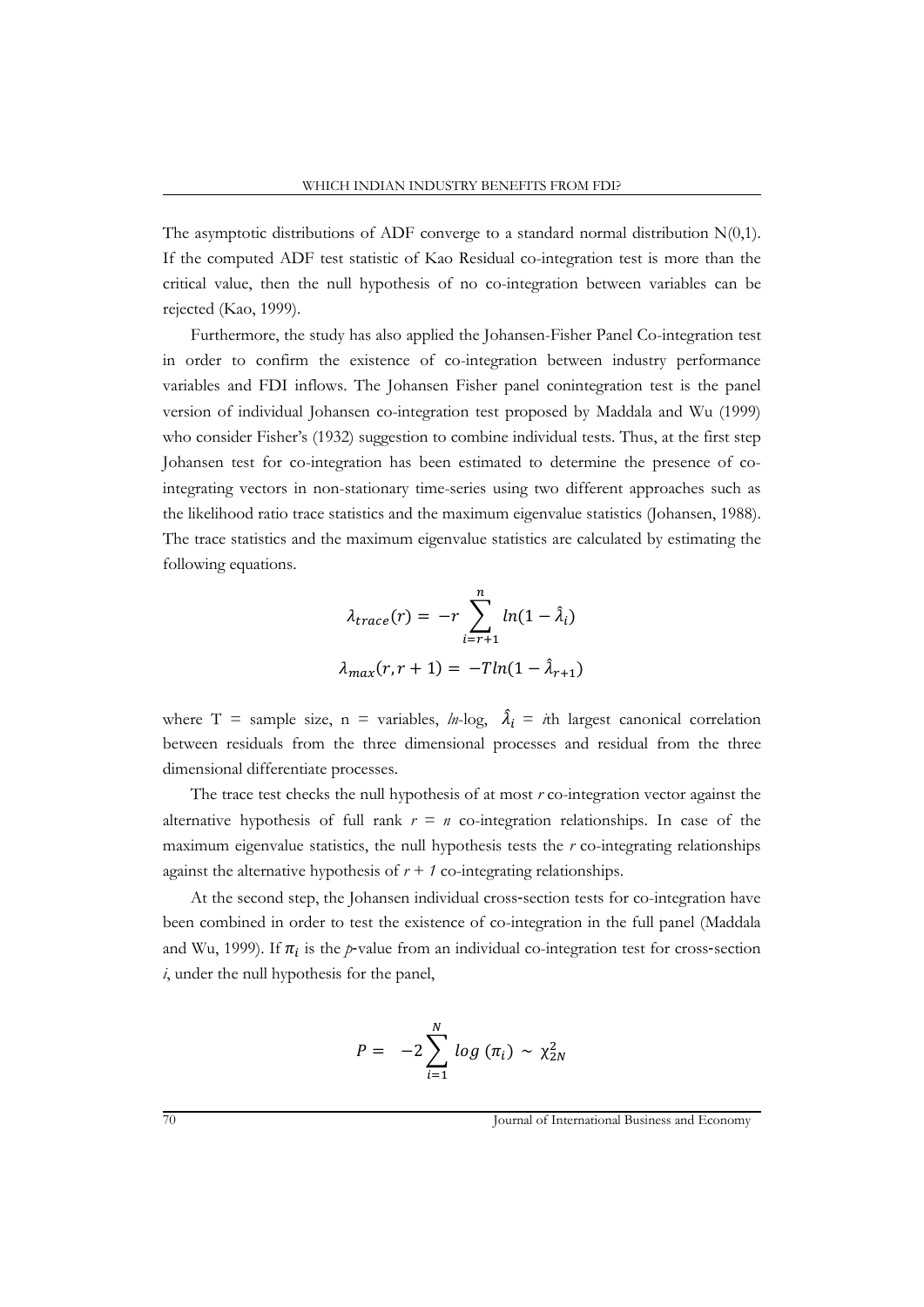The  $\chi^2$  value is based on *p*-values for Johansen's co-integration trace test and maximum eigenvalue test. The existence of co-integration between variables has been explained by the two hypotheses of Johansen-Fisher panel co-intergration that is, none of the variables are co-integrated and at most one variable is co-integrated. The null hypotheses of the Johansen – Fisher Panel co-integration test can be rejected if the calculated test statistics is more than the critical value. Therefore, if the null hypothesis of "none of the variables are co-integrated" has been rejected and "at most one variable is co-integrated" has been accepted, then there exists co-integration between the variables. On the contrary, if the null hypotheses of "none of the variables are co-integrated" has been accepted and "at most one variable is co-integrated" has been rejected, then there is no co-integration exists between the variables (Johansen, 1988).

## **RESULTS AND DISCUSSION**

Ahead of analyzing the impact of FDI on the performance of various Indian industries, the presence of unit root has been checked in case of all the variables selected for the study both at their levels and first differences. The results of Levin, Lin, and Chu test and Breitung t-test which explain the presence of common unit root process clearly indicate that all the selected variables such as the FDI inflows, gross output, profit before interest and tax, exports, price-earning ratio, employment generation and number of firms are non-stationary at their levels as their values are not significant even at 10 percent level. Thus the null hypothesis of the presence of common unit process cannot be rejected at levels in case of all the above mentioned variables. The other three tests (i.e., Im, Pesaran and Shin, ADF‐Fisher chi‐square and PP‐Fisher Chi square panel unit root tests) which explain the individual unit root process of the panel data also identified the presence of unit root in almost all the variables. The test statistics of IPS and ADF-Fisher tests are not significant even at 10 percent level, thereforethe null hypothesis that the presence of individual unit root process cannot be rejected. Similarly, the chi square value of PP-Fisher test is also not significant in case of most of the variables at their levels except number of firms in operation which is significant at 10 percent and 5 percent level respectively. Even though the chi square value of PP-Fisher test is significant in case of number of firms, it cannot be considered stationary at levels, because the test statistics of other panel unit root tests do not reject the null hypothesis of the presence of unit root in this case. Whereas, the results of all the panel unit root tests confirm that, all the variables are stationary at their first differences, because the null hypothesis of existence of unit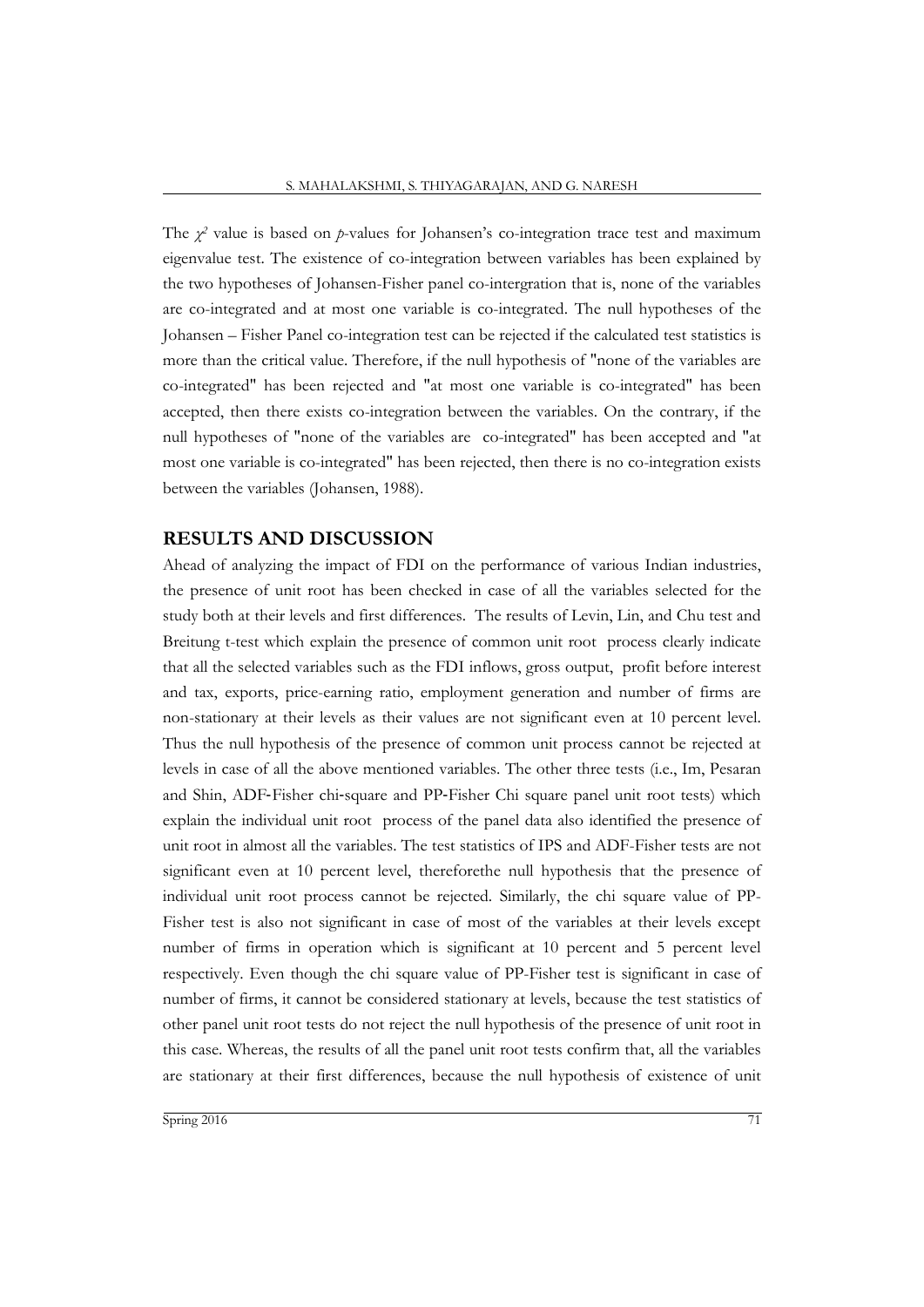root has been rejected by all panel unit root tests. Thereby, it can be concluded that the, industry-level inflow of FDI and all the selected industry performance variables in panel form are non-stationary at levels and becomes stationary at their first differences (Table 1).

| Variables   | Levels $/$<br>First<br><b>Differences</b> | Levin, Lin &<br>Chu t<br>statistics |                | Breitung t-<br>statistics |                   | Im, Pesaran<br>and Shin W-<br>statistics |         | ADF - Fisher<br>Chi-square |                       | PP - Fisher<br>Chi-square |     |
|-------------|-------------------------------------------|-------------------------------------|----------------|---------------------------|-------------------|------------------------------------------|---------|----------------------------|-----------------------|---------------------------|-----|
|             | Level                                     | 2.074                               |                | 0.050                     |                   | 1.735                                    |         | 57.706                     |                       | 23.251                    |     |
| <b>FDI</b>  | First<br>Difference                       | $-4.328$                            | ***            | $-1.427$                  | $\ast$            | $-13.729$                                | ***     | 287.030                    | ***                   | 380.095                   | *** |
|             | Level                                     | 0.989                               |                | 2.007                     |                   | 0.945                                    |         | 59.118                     |                       | 43.200                    |     |
| GO          | First<br>Difference                       | $-6.302$                            | ***            | $-7.650$                  | $\frac{1}{2}$     | $-7.245$                                 | $* * *$ | 149.499                    | $\pm\!\times\!\times$ | 387.769                   | *** |
|             | Level                                     | 2.039                               |                | 0.527                     |                   | $-0.995$                                 |         | 43.149                     |                       | 66.658                    |     |
| <b>PBIT</b> | First<br>Difference                       | $-6.517$                            | ***            | $-5.122$                  | ***               | $-7.579$                                 | $* * *$ | 153.107                    | $\pm\!\times\!\times$ | 379.119                   | *** |
|             | Level                                     | 6.656                               |                | 10.109                    |                   | 10.617                                   |         | 29.161                     |                       | 15.326                    |     |
| <b>EXP</b>  | First<br>Difference                       | $-9.463$                            | ***            | $-3.117$                  | $\star\star\star$ | $-10.706$                                | $* * *$ | 226.472                    | ***                   | 300.400                   | *** |
|             | Level                                     | 5.837                               |                | 8.015                     |                   | 7.591                                    |         | 27.050                     |                       | 21.560                    |     |
| PЕ          | First<br>Difference                       | $-3.499$                            | ***            | $-2.708$                  | ***               | $-3.881$                                 | $* * *$ | 105.219                    | $\pm\!\times\!\times$ | 191.161                   | *** |
|             | Level                                     | $-0.003$                            |                | $-0.226$                  |                   | 0.160                                    |         | 47.307                     |                       | 75.886                    | **  |
| NoF         | First<br>Difference                       | $-1.753$                            | $\ast\!\!\ast$ | $-4.325$                  | ***               | $-5.827$                                 | ***     | 109.618                    | ***                   | 408.214                   | *** |
|             | Level                                     | 2.619                               |                | $-0.307$                  |                   | 2.072                                    |         | 53.713                     |                       | 13.840                    |     |
| EG          | First<br>Difference                       | $-8.213$                            | ***            | 11.779                    | ***               | $-8.072$                                 | ***     | 158.593                    | ***                   | 163.618                   | *** |

**Table 1. Panel unit root tests (industry performance variables)**

\*\*\*, \*\*, \* 1%, 5%, 10% level of significance respectively. Null: Unit root. LLC & Breitung t -Assumes common unit root. IPS, ADF-F & PP-F – Assumes individual unit root.

72 Journal of International Business and Economy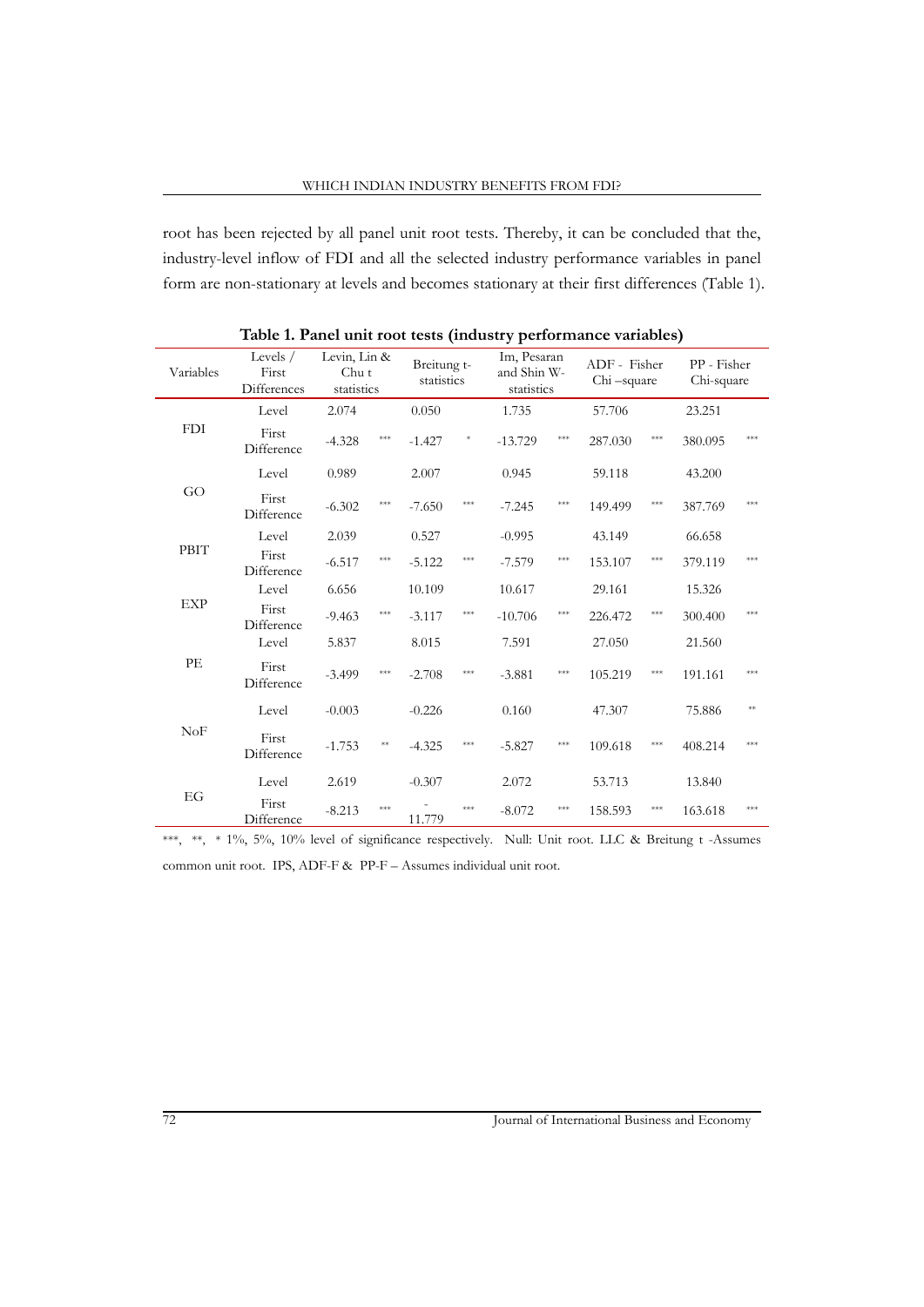## Verification of Co-integration

Since all the performance variables and FDI inflows of selected industries are nonstationary at levels, the study has applied three panel co-integration tests namely Pedroni Residual Co-integration test, Kao Residual Co-integration test and Johansen Fisher Panel Co-integration test to examine the presence of co-integration between variables. Panel non stationary variables may also face the problem of spurious regression, if there is no co-integration exists between the variables. So, if the variables are non-stationary, it is mandatory to establish co-integration between them, or else the relationship between the variables is considered as spurious or nonsensical. Thus, the effect of FDI inflows on the performance of selected industries have been examined by looking at the presence of cointegration between FDI inflows and the selected six industry performance variables (namely gross output, profit before interest and tax, exports, price-earning ratio, existence of number of firms and employment generation). Thus, all the above mentioned cointegration tests have been applied in case of each performance variable separately.

Initially, Pedroni Residual Co-integration test which is an important test that drives seven panel co-integration test statistics and Kao Residual Co-integration test have been applied to test the following null hypothesis.

*H0*: *There is no co-integration between the performance variables (GO, PBIT, EXP, PE, NoF, EG) and FDI inflows of selected industries.*

The results of the seven statistics of Pedroni Residual Co-integration test indicate that, there is no presence of co-integration between FDI inflows and any of the industry performance variables of selected industries. The test statistics of panel-v, panel rho, panel PP and panel ADF which explain the dimensions within each panel and the test statistics of Group rho, Group PP and Group ADF that explain the dimension between panels among FDI and the industry performance variables are not significant even at 10 percent level in case of all the industry performance variables. Thus the null hypothesis of no cointegration between the industry performance variables and FDI inflows cannot be rejected (Table 2).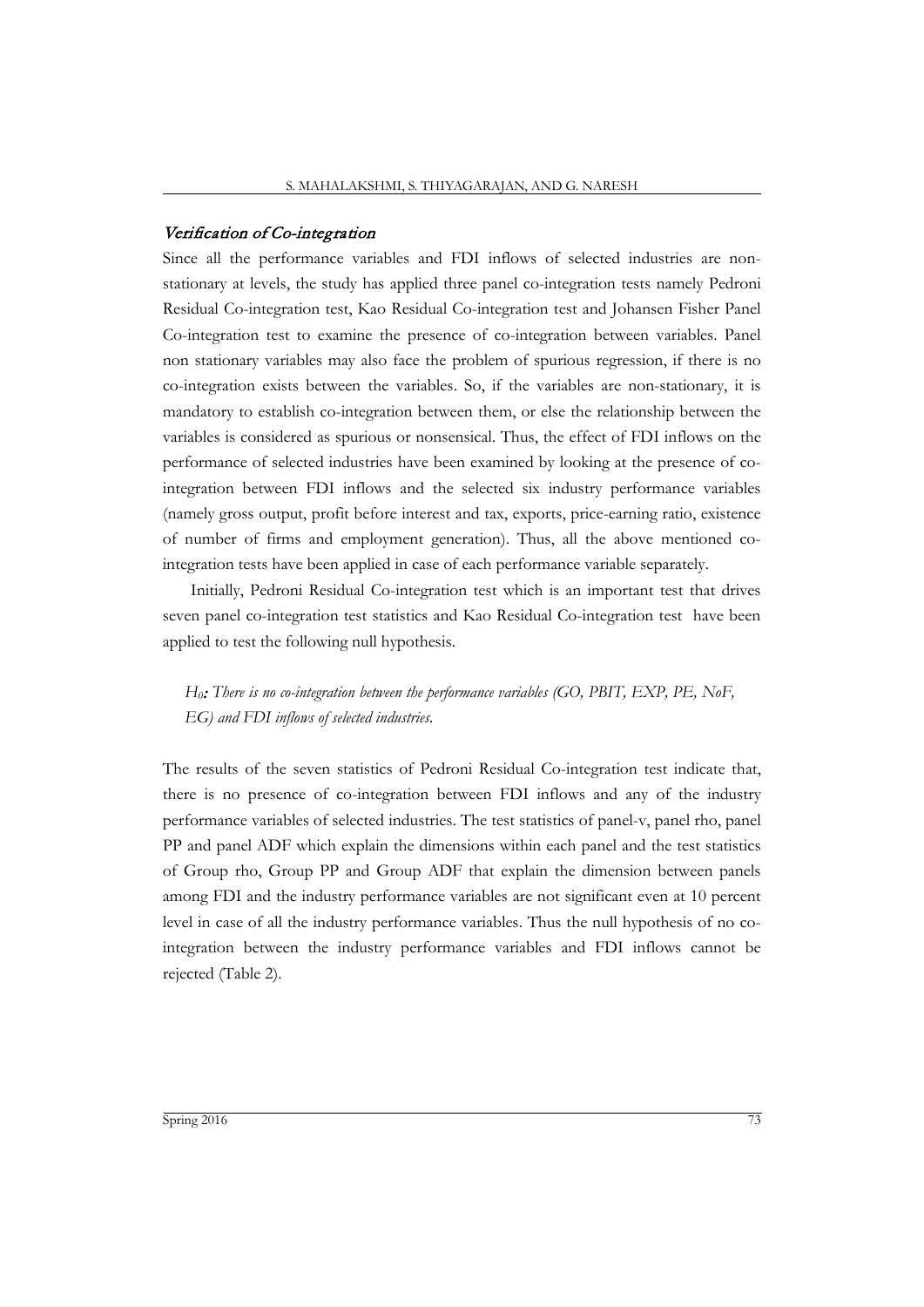|                                             |                      |         |                        |                                           |                   |          | Pedroni Residual Co-integration Test |                                                |                        |         |                       |         |                                             |           |
|---------------------------------------------|----------------------|---------|------------------------|-------------------------------------------|-------------------|----------|--------------------------------------|------------------------------------------------|------------------------|---------|-----------------------|---------|---------------------------------------------|-----------|
|                                             |                      |         |                        | Common AR coefficients (within-dimension) |                   |          |                                      | Individual AR coefficients (between-dimension) |                        |         |                       |         |                                             |           |
| Variables                                   | Panel v<br>Statistic |         | Panel rho<br>Statistic |                                           | Statistic         | Panel PP |                                      | Panel ADF Statistic                            | Group rho<br>Statistic |         | Group<br>PP Statistic |         | Group ADF                                   | Statistic |
|                                             | Test<br>Statistic    | P Value | Test<br>Statistic      | P Value                                   | Test<br>Statistic | P Value  | Test<br>Statistic                    | P Value                                        | Test<br>Statistic      | P Value | Test<br>Statistic     | P Value | $\operatorname{\mathsf{Test}}$<br>Statistic | P Value   |
| Gross output<br>and FDI inflows             | $-1.5090$            | 0.1278  | 0.6131                 | 0.3306                                    | $-0.3727$         | 0.3722   | $-1.4345$                            | 0.1426                                         | $-0.3084$              | 0.3804  | $-0.9734$             | 0.2484  | $-0.5187$                                   | 0.3487    |
| PBIT and FDI<br>inflows                     | $-0.4459$            | 0.3612  | $-0.5007$              | 0.3519                                    | $-1.5787$         | 0.1147   | $-1.6245$                            | 0.1066                                         | $-0.0094$              | 0.3989  | $-0.0392$             | 0.3986  | $-0.3781$                                   | 0.3714    |
| Exports and FDI<br>inflows                  | $-0.8043$            | 0.2887  | 0.6695                 | 0.3188                                    | 0.2966            | 0.3818   | $-1.2080$                            | 0.1923                                         | 1.6559                 | 0.1013  | 1.2699                | 0.1781  | $-1.0887$                                   | 0.2206    |
| PE Ratio and<br>FDI inflows                 | 1.2933               | 0.1729  | $-0.6074$              | 0.3317                                    | $-0.3386$         | 0.3767   | $-0.2911$                            | 0.3824                                         | $-0.9165$              | 0.2621  | $-1.0001$             | 0.2420  | $-1.2294$                                   | 0.1874    |
| Number of firms<br>and FDI inflows          | $-1.0339$            | 0.2338  | $-0.6640$              | 0.3200                                    | $-1.3964$         | 0.1505   | $-0.5363$                            | 0.3455                                         | $-0.5426$              | 0.3443  | $-1.4543$             | 0.1386  | $-0.6352$                                   | 0.3261    |
| Employment<br>Generation and<br>FDI inflows | $-0.3834$            | 0.3707  | $-1.4402$              | 0.1414                                    | $-0.5489$         | 0.3431   | $-1.5342$                            | 0.1230                                         | $-0.8879$              | 0.2690  | $-0.2525$             | 0.3864  | $-0.9526$                                   | 0.2534    |

# **Table 2. Pedroni residual co-integration test between industry-level performance variables and FDI inflows**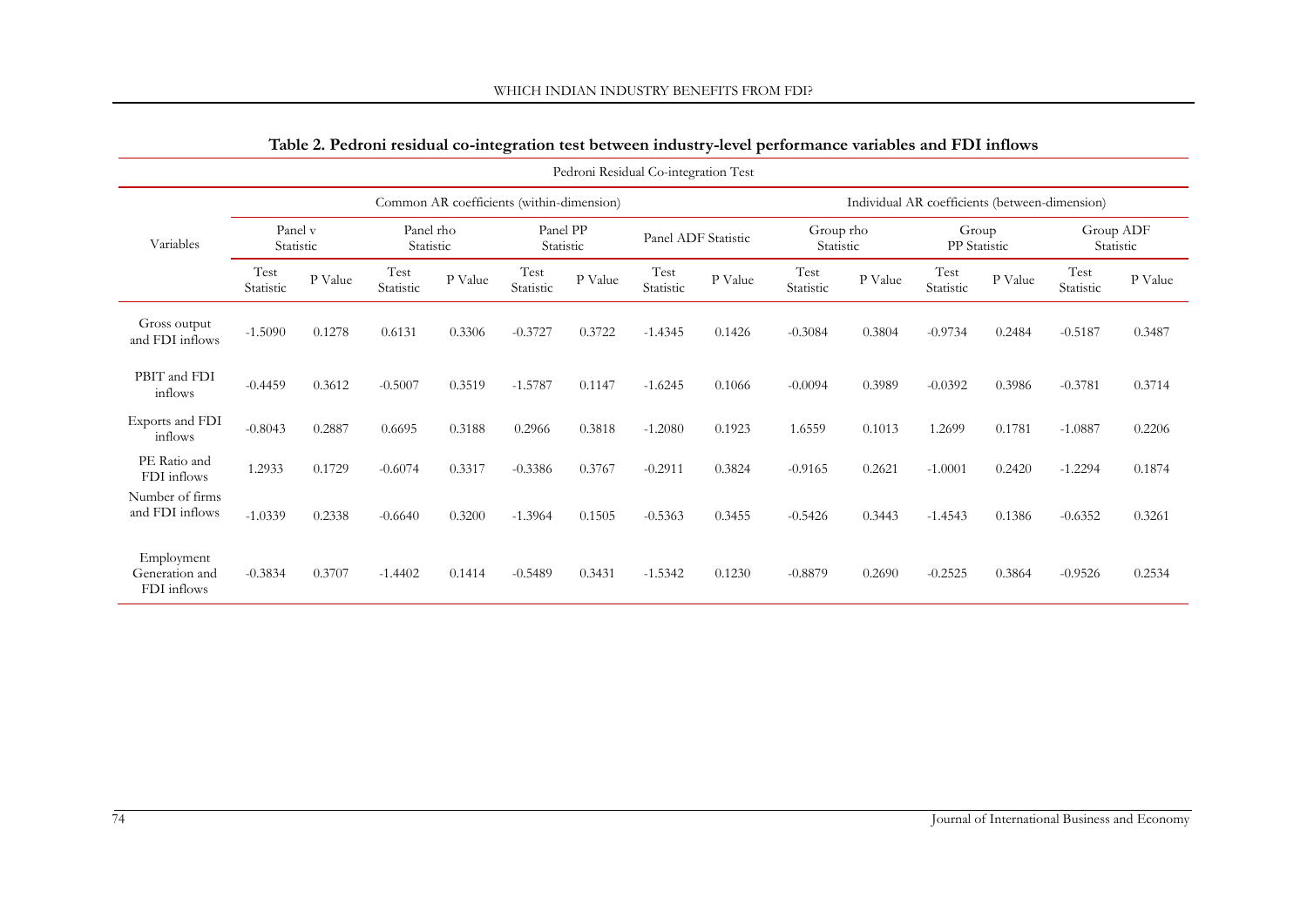Similarly, the results of Kao Residual Co-integration test show non existence of cointegration between industry performance variables and FDI inflows of selected industries. It is proved from the ADF test statistic of the Kao Residual Co-integration test which is not significant even at 10 percent level, thus the null hypothesis of no co-integration between the industry performance variables and FDI inflows of the industry panel cannot be rejected. Therefore, the Kao Residual Co-integration test does not show evidence to prove the existence of long run relationship between any of the industry performance variables and FDI inflows of selected industries (Table 3).

|                                       |                | ADF               |
|---------------------------------------|----------------|-------------------|
| Variables                             | Test-Statistic | Probability value |
| Gross output and FDI inflows          | 1.2240         | 0.1105            |
| PBIT and FDI inflows                  | 1.2454         | 0.1065            |
| Exports and FDI inflows               | $-0.2403$      | 0.4051            |
| PE ratio and FDI inflows              | 0.5449         | 0.2929            |
| Number of firms and FDI inflows       | $-1.0727$      | 0.1417            |
| Employment generation and FDI inflows | $-1.2724$      | 0.1016            |

**Table 3. Kao residual co-integration test between industry performance variables and FDI inflows**

Subsequently, the study has also applied Johansen Fisher Panel Co-integration test to determine the presence of co-integration between each of the performance variables and FDI inflows of selected industries using two approaches such as the likelihood ratio trace statistics and maximum eigenvalue statistics. It is the panel version of individual Johansen co-integration test based on Fisher's suggestion to combine individual tests. Moreover, the presence of co-integrating relationship between the variables has been examined by testing the following two sets of hypotheses in case of each variable separately.

*H01: There is no cointegrating relationship between performance variables (GO,PBIT,EXP,PE,NoF,EG) and FDI inflows of selected industries.*

*H02: There is at most one co-integrating relationship between performance variables (GO,PBIT,EXP,PE, NoF,EG) and FDI inflows of selected industries.*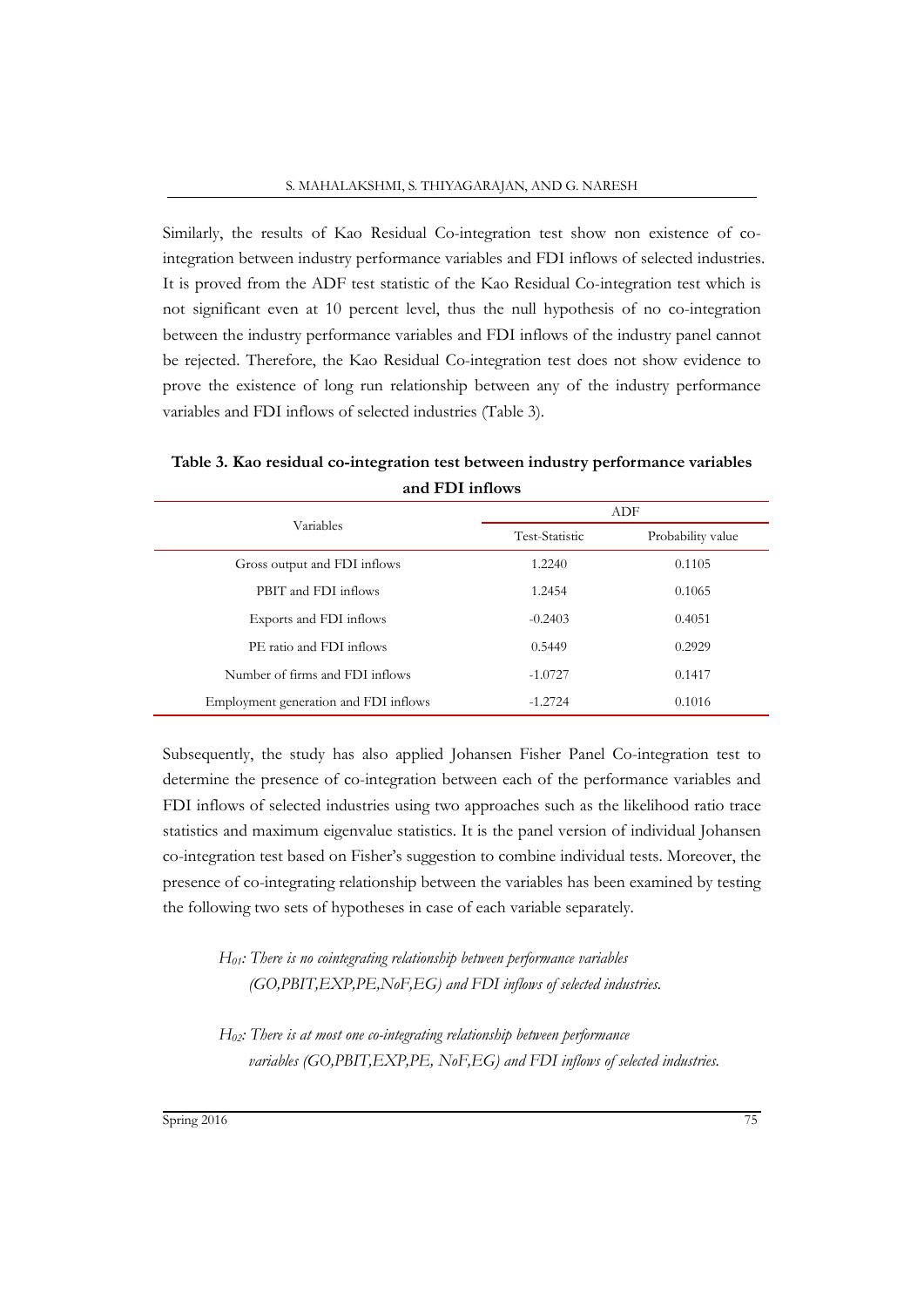If the null hypotheses of "none of the variables are cointegrated" has been rejected and "at most one variable is cointegrated" has been accepted, then there exists co-integration between the variables.

Moreover, the Johansen Fisher panel co-integration test result (Table 4) is also similar to the above results of Pedroni Residual Co-integration Test and Kao Residual Cointegration test. In case of testing co-integration between the industry performance variables and FDI inflows, the null hypothesis that none of the variables are co-integrated cannot be rejected, because the test statistics of Fisher's trace test and maximum eigenvalue test are not significant even at 10 percent level. Whereas, the null hypothesis that at most one variable is co-integrated has been rejected, as the Fisher's trace and maximum eigenvalue test statistics is highly significant at 1 percent level. Therefore, even the Johansen Fisher Panel Co-integration test has not able to prove the existence of cointegration between the any of the industry performance variables and FDI inflows of panel industries (Table 4).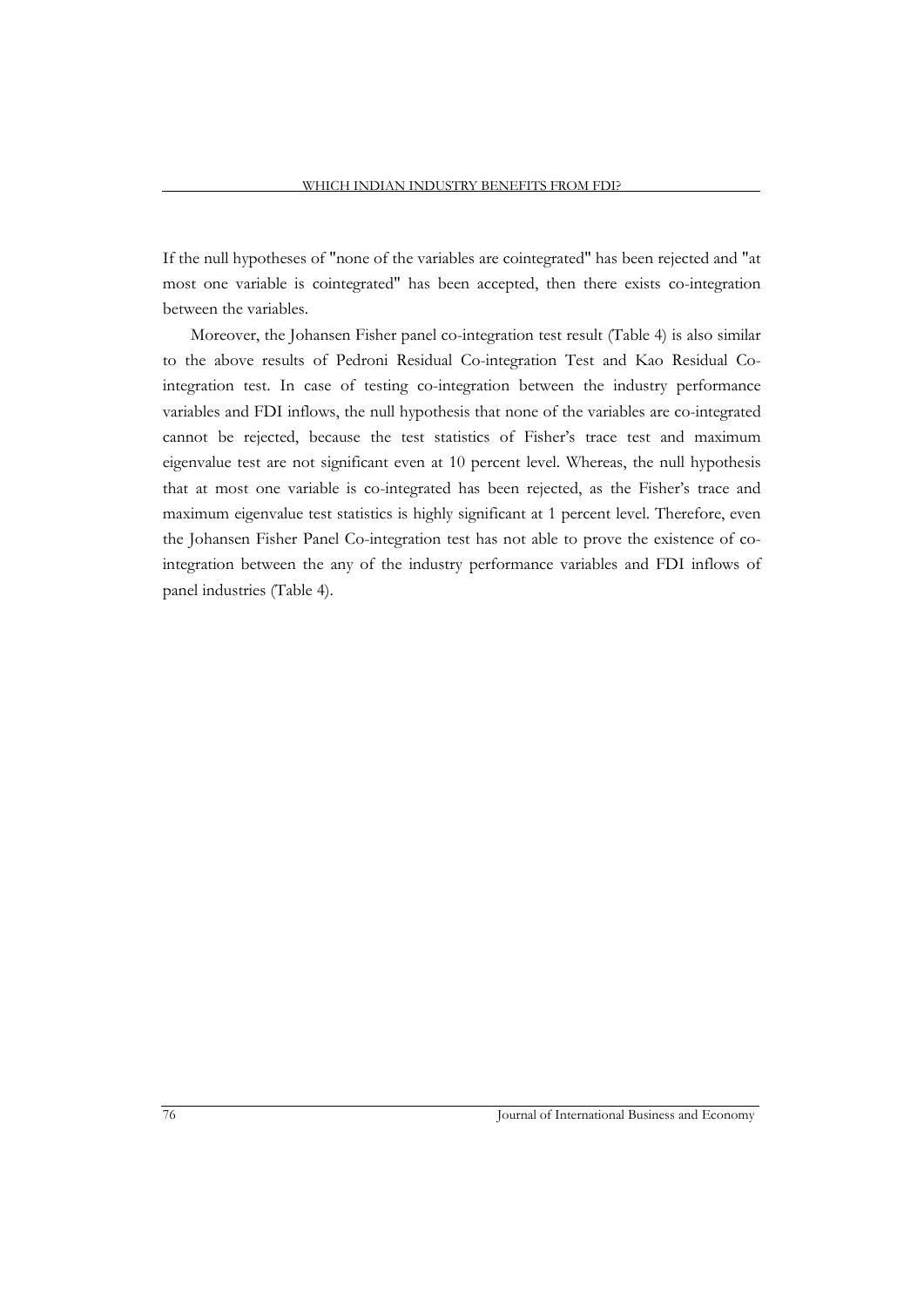|                                             |                                               |         | Johansen Fisher Panel Co-integration test         |         |                                               |         |                                                     |         |
|---------------------------------------------|-----------------------------------------------|---------|---------------------------------------------------|---------|-----------------------------------------------|---------|-----------------------------------------------------|---------|
|                                             |                                               |         | Hypothesis of no co-integration relationship      |         |                                               |         | Hypothesis of at most 1 co-integration relationship |         |
| Variables                                   | <b>Fisher Statistics</b><br>(from trace test) | P-value | <b>Fisher Statistics</b><br>(from max-eigen test) | P-value | <b>Fisher Statistics</b><br>(from trace test) | P-value | <b>Fisher Statistics</b><br>(from max-eigen test)   | P-value |
| Gross output and<br>FDI inflows             | 55.63                                         | 0.1123  | 47.55                                             | 0.3302  | 88.40                                         | 0.000   | 88.40                                               | 0.000   |
| PBIT and FDI<br>inflows                     | 49.83                                         | 0.2526  | 44.22                                             | 0.4622  | 70.41                                         | 0.0069  | 70.41                                               | 0.0069  |
| Exports and FDI<br>inflows                  | 38.69                                         | 0.6981  | 32.61                                             | 0.8505  | 99.17                                         | 0.0000  | 99.17                                               | 0.000   |
| PE Ratio and FDI<br>inflows                 | 46.36                                         | 0.3752  | 43.43                                             | 0.4959  | 103.1                                         | 0.0000  | 103.1                                               | 0.000   |
| Number of firms and<br>FDI inflows          | 41.6                                          | 0.5748  | 39.44                                             | 0.6671  | 109.7                                         | 0.0000  | 109.7                                               | 0.0000  |
| Employment<br>Generation and FDI<br>inflows | 33.97                                         | 0.6561  | 30.78                                             | 0.9343  | 164.40                                        | 0.0000  | 164.40                                              | 0.0000  |

# **Table 4. Johansen Fisher Panel Co-integration test between industry-level performance variables and FDI inflows**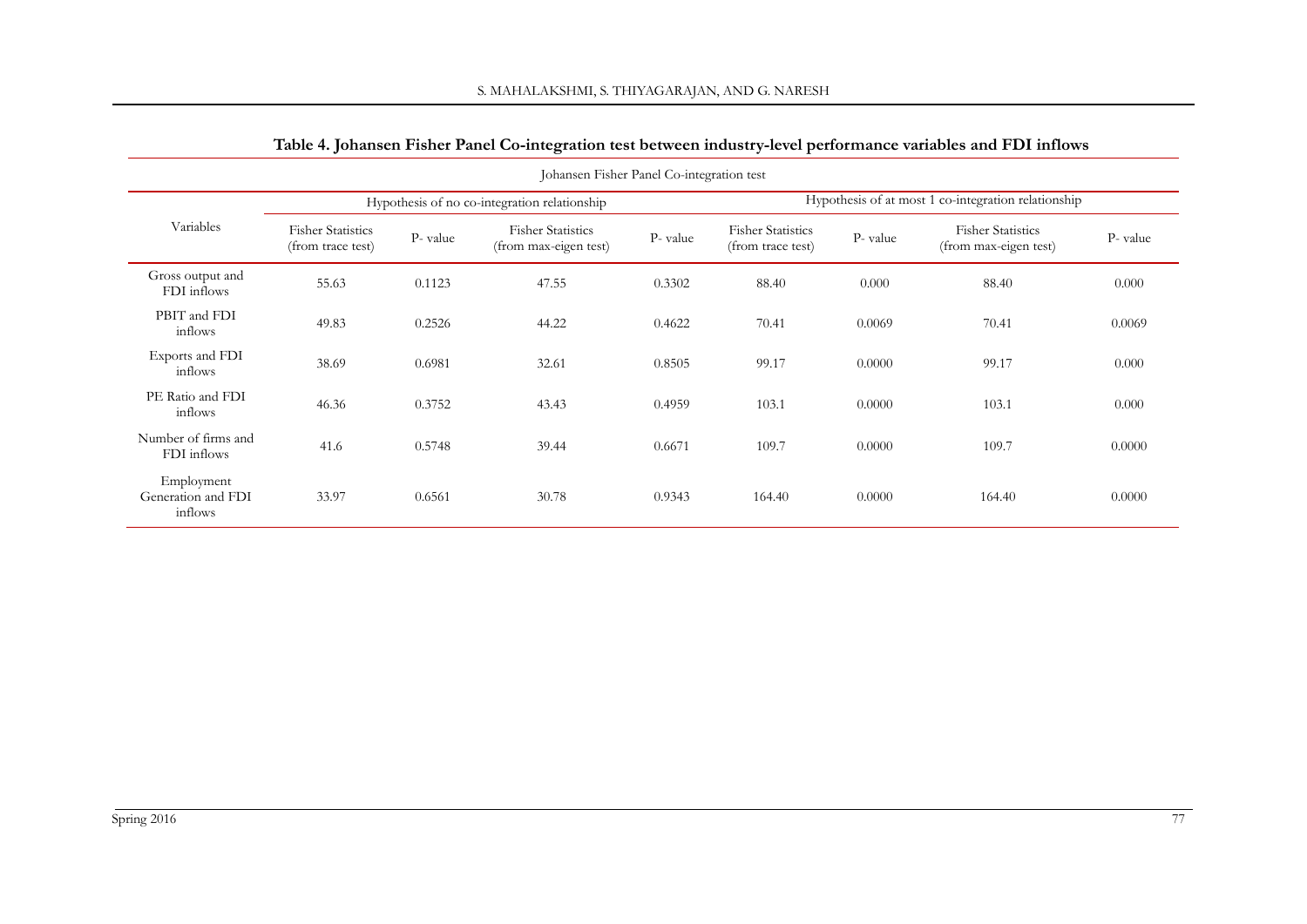The results of all the three co-integration tests clarified that, there is no presence of long run relationship or co-integration between the industry-level performance variables and FDI inflows. Hence it can be concluded that there is no enough evidence to prove that FDI inflows have created sufficient contribution towards the performance of selected industries jointly in a panel form.

Since there is no existence of co-integration between FDI inflows and most of the performance variables of selected industries in panel form, the individual co-integration tests (which have been used to calculate Johansen Fisher Panel Co-integration test) have been looked at to identify the existence of co-integration between FDI inflows and performance variables of selected industries individually.

The test results suggest that there is no co-integration between the selected industry performance variables and FDI inflows in case of most of the selected industries individually, which is evident from the test statistics of trace test and maximum eigen value test of the null hypotheses that there is no co-integration and at most one cointegration. The null hypothesis of no co-integration cannot be rejected in case of most of the industries. Furthermore, the null hypothesis of at most one co-integration has been rejected, as the test statistics is significant in case of most of the industries except few industries.

The presence of co-integration has been identified between FDI inflows and gross output, PBIT, price-earnings ratio in case of automobile, computer software and hardware, real estate, services and telecom industries (Table 5, Table 6, and Table 8). Similarly, there exists co-integration between FDI inflows and exports, number of firms in operation and employment generation only in case of computer software and hardware, services and telecom industries (Table 7, Table 9, and Table 10). Because only in these cases, the null hypothesis of no co-integration can be rejected and the null hypothesis of at most one cointegration cannot been rejected.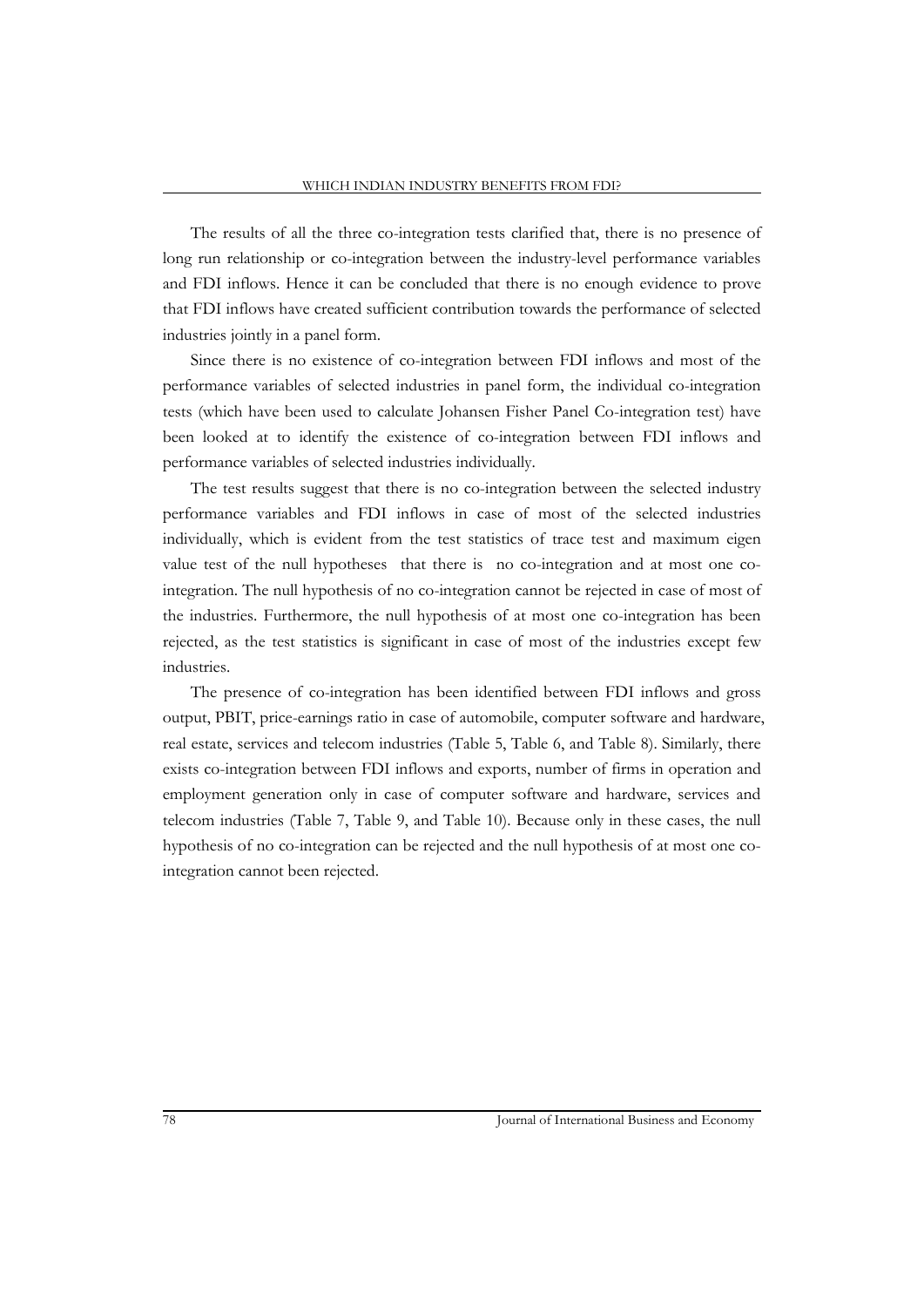|                                  |            |         | Hypothesis of no co-integrationrelationship |         |            |         | Hypothesis of at most 1 co-integration relationship |               |
|----------------------------------|------------|---------|---------------------------------------------|---------|------------|---------|-----------------------------------------------------|---------------|
| <b>Cross Section</b>             | Trace test |         | Max-Eign test                               |         | Trace test |         |                                                     | Max-Eign test |
|                                  | Statistics | p-value | Statistics                                  | p-value | Statistics | p-value | Statistics                                          | p-value       |
| Automobiles                      | 14.4918    | 0.0704  | 13.3900                                     | 0.0684  | 2.7689     | 0.0953  | 2.7689                                              | 0.0953        |
| Cement                           | 7.4926     | 0.5211  | 7.3571                                      | 0.4478  | 12.7613    | 0.0004  | 12.7613                                             | 0.0004        |
| Chemical                         | 11.6713    | 0.1734  | 11.6493                                     | 0.1245  | 8.1897     | 0.0042  | 8.1897                                              | 0.0042        |
| Computer hardware &software      | 15.7490    | 0.0458  | 15.6128                                     | 0.0304  | 2.4406     | 0.1182  | 2.4406                                              | 0.1182        |
| Construction                     | 12.1923    | 0.1479  | 9.8988                                      | 0.2187  | 7.3053     | 0.0069  | 7.3053                                              | 0.0069        |
| Drugs & pharma                   | 12.3532    | 0.1408  | 8.3339                                      | 0.3458  | 6.6237     | 0.0101  | 6.6237                                              | 0.0101        |
| Electrical equipments            | 9.0937     | 0.3568  | 9.0932                                      | 0.2785  | 11.8757    | 0.0006  | 11.8757                                             | 0.0006        |
| Electronics                      | 9.7366     | 0.3016  | 9.7303                                      | 0.2302  | 9.1191     | 0.0025  | 9.1191                                              | 0.0025        |
| Fermentation                     | 4.0138     | 0.9024  | 3.4108                                      | 0.9157  | 16.8348    | 0.0000  | 16.8348                                             | 0.0000        |
| Food processing                  | 12.0281    | 0.1556  | 11.9930                                     | 0.1109  | 7.4914     | 0.0062  | 7.4914                                              | 0.0062        |
| Hotel and tourism                | 9.3162     | 0.3369  | 9.3150                                      | 0.2609  | 10.5193    | 0.0012  | 10.5193                                             | 0.0012        |
| Industrial machinery             | 8.9878     | 0.3665  | 8.5915                                      | 0.3217  | 12.309     | 0.0005  | 12.3090                                             | 0.0005        |
| Metallurgy                       | 12.4050    | 0.1385  | 11.4566                                     | 0.1328  | 5.0715     | 0.0243  | 5.0715                                              | 0.0243        |
| Misc mech. & eng.                | 6.2113     | 0.6705  | 5.8102                                      | 0.6377  | 13.9218    | 0.0002  | 13.9218                                             | 0.0002        |
| Petroleum products & natural gas | 11.3598    | 0.1903  | 7.7174                                      | 0.4082  | 8.9792     | 0.0027  | 8.9792                                              | 0.0027        |
| Power                            | 9.2977     | 0.3386  | 8.6933                                      | 0.3126  | 10.9554    | 0.0009  | 10.9554                                             | 0.0009        |
| Real estate                      | 14.6917    | 0.0658  | 13.0382                                     | 0.0774  | 2.3391     | 0.1262  | 2.3391                                              | 0.1262        |
| Services                         | 22.6369    | 0.0035  | 17.9507                                     | 0.0125  | 0.3963     | 0.5290  | 0.3963                                              | 0.5290        |
| Telcom                           | 18.1318    | 0.0196  | 12.1982                                     | 0.1034  | 1.1883     | 0.2757  | 1.1883                                              | 0.2757        |
| Textiles                         | 5.3743     | 0.7678  | 5.3077                                      | 0.7026  | 14.7846    | 0.0001  | 14.7846                                             | 0.0001        |
| Trading                          | 8.2973     | 0.4342  | 8.2801                                      | 0.3509  | 12.5992    | 0.0004  | 12.5992                                             | 0.0004        |
| Transport services               | 4.3510     | 0.8733  | 4.3030                                      | 0.8261  | 15.8595    | 0.0001  | 15.8595                                             | 0.0001        |

**Table 5. Industry-level individual co-integration tests between gross output and FDI inflows**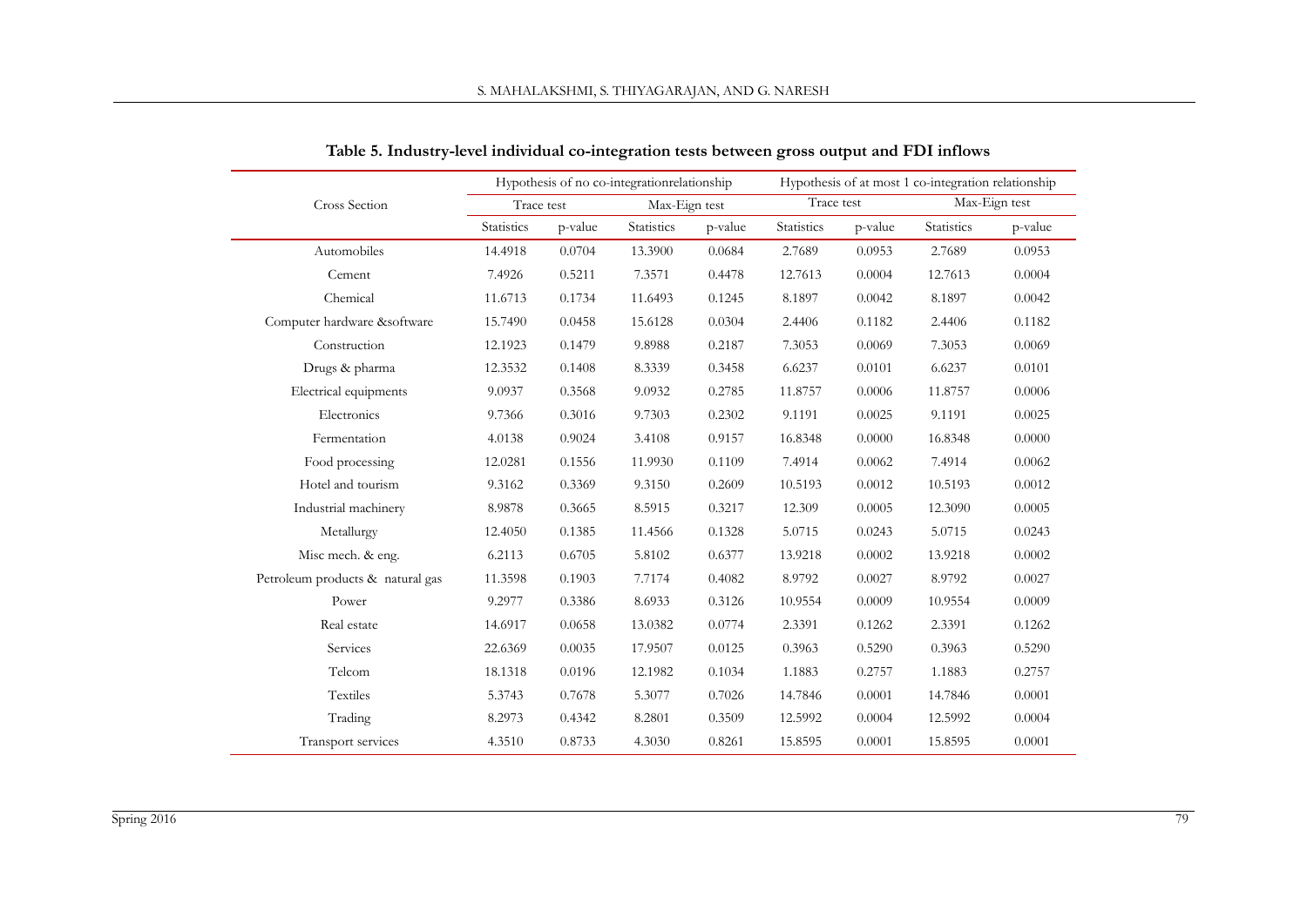| WHICH INDIAN INDUSTRY BENEFITS FROM FDI? |  |
|------------------------------------------|--|
|------------------------------------------|--|

|                                  |            |         | Hypothesis of no co-integration |         |            |         | Hypothesis of at most 1 co-integration relationship |         |
|----------------------------------|------------|---------|---------------------------------|---------|------------|---------|-----------------------------------------------------|---------|
| Cross Section                    | Trace test |         | Max-Eign test                   |         | Trace test |         | Max-Eign test                                       |         |
|                                  | Statistics | p-value | Statistics                      | p-value | Statistics | p-value | Statistics                                          | p-value |
| Automobiles                      | 14.1944    | 0.0778  | 14.0907                         | 0.0532  | 2.9807     | 0.0843  | 2.9807                                              | 0.0843  |
| Cement                           | 5.9125     | 0.7059  | 3.4052                          | 0.9162  | 11.7900    | 0.1673  | 11.7900                                             | 0.1673  |
| Chemical                         | 9.3403     | 0.3348  | 7.7619                          | 0.4034  | 6.0473     | 0.0139  | 6.0473                                              | 0.0139  |
| Computer hardware & software     | 24.1771    | 0.0019  | 18.1249                         | 0.0117  | 1.4070     | 0.2356  | 1.4070                                              | 0.2356  |
| Construction                     | 11.3969    | 0.1882  | 11.2181                         | 0.1436  | 5.1283     | 0.0235  | 5.1283                                              | 0.0235  |
| Drugs & pharma                   | 11.9661    | 0.1586  | 8.3597                          | 0.3433  | 4.9119     | 0.0267  | 4.9119                                              | 0.0267  |
| Electrical equipments            | 7.0073     | 0.5768  | 6.8303                          | 0.5094  | 9.3450     | 0.0022  | 9.3450                                              | 0.0022  |
| Electronics                      | 8.1811     | 0.4462  | 7.2783                          | 0.4567  | 7.7572     | 0.0054  | 7.7572                                              | 0.0054  |
| Fermentation                     | 3.8784     | 0.9131  | 2.4714                          | 0.9756  | 15.0137    | 0.0590  | 15.0137                                             | 0.0590  |
| Food processing                  | 10.8803    | 0.2189  | 7.7463                          | 0.4051  | 5.2146     | 0.0224  | 5.2146                                              | 0.0224  |
| Hotel and tourism                | 7.9397     | 0.4719  | 7.0490                          | 0.4834  | 7.8434     | 0.0051  | 7.8434                                              | 0.0051  |
| Industrial machinery             | 6.7676     | 0.6048  | 6.5116                          | 0.5485  | 9.6886     | 0.0019  | 9.6886                                              | 0.0019  |
| Metallurgy                       | 12.1391    | 0.1504  | 9.1584                          | 0.2732  | 3.7511     | 0.0528  | 3.7511                                              | 0.0528  |
| Misc. mech. &eng.                | 5.5094     | 0.7526  | 4.7204                          | 0.7766  | 11.9966    | 0.0005  | 11.9966                                             | 0.0005  |
| Petroleum products & natural gas | 8.8092     | 0.3833  | 6.3084                          | 0.5740  | 6.6965     | 0.0097  | 6.6965                                              | 0.0097  |
| Power                            | 7.8812     | 0.4782  | 7.5703                          | 0.4241  | 8.5096     | 0.0035  | 8.5096                                              | 0.0035  |
| Real estate                      | 16.2293    | 0.0387  | 13.7429                         | 0.0603  | 1.9621     | 0.1613  | 1.9621                                              | 0.1613  |
| Services                         | 30.2152    | 0.0002  | 24.8549                         | 0.0008  | 0.0251     | 0.8742  | 0.0251                                              | 0.8742  |
| Telcom                           | 27.4110    | 0.0005  | 18.9014                         | 0.0086  | 0.1788     | 0.6724  | 0.1788                                              | 0.6724  |
| Textiles                         | 4.6339     | 0.8464  | 4.5162                          | 0.8012  | 12.3441    | 0.0004  | 12.3441                                             | 0.0004  |
| Trading                          | 6.0403     | 0.6908  | 6.0392                          | 0.6082  | 10.9377    | 0.0009  | 10.9377                                             | 0.0009  |
| Transport services               | 4.1379     | 0.8921  | 3.6797                          | 0.8915  | 12.4734    | 0.0004  | 12.4734                                             | 0.0004  |

**Table 6. Industry-level individual co-integration tests between PBIT and FDI inflows**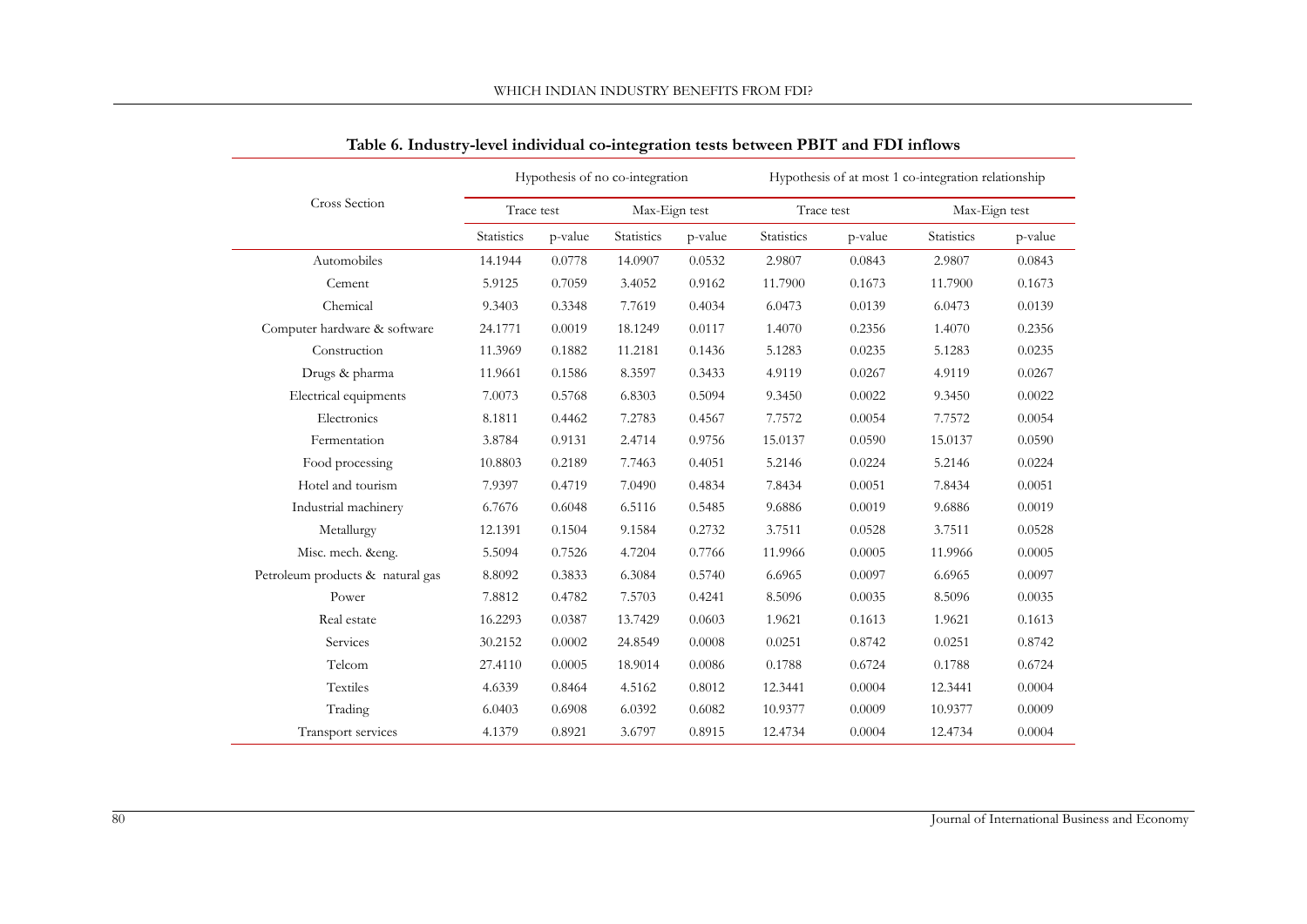|                                  |            |         | Hypothesis of no co-integration |         | Hypothesis of at most 1 co-integration relationship |         |               |         |  |
|----------------------------------|------------|---------|---------------------------------|---------|-----------------------------------------------------|---------|---------------|---------|--|
| Cross Section                    | Trace test |         | Max-Eign test                   |         | Trace test                                          |         | Max-Eign test |         |  |
|                                  | Statistics | p-value | Statistics                      | p-value | Statistics                                          | p-value | Statistics    | p-value |  |
| Automobiles                      | 12.7812    | 0.1231  | 9.842                           | 0.2225  | 2.9391                                              | 0.0865  | 2.9391        | 0.0865  |  |
| Cement                           | 5.7851     | 0.7207  | 4.2435                          | 0.8328  | 10.9093                                             | 0.0010  | 10.9093       | 0.0010  |  |
| Chemical                         | 9.7898     | 0.2973  | 9.4000                          | 0.2544  | 6.6838                                              | 0.0097  | 6.6838        | 0.0097  |  |
| Computer hardware &software      | 17.4337    | 0.0252  | 17.2994                         | 0.0161  | 1.3373                                              | 0.2475  | 1.3373        | 0.2475  |  |
| Construction                     | 10.5138    | 0.2433  | 9.1765                          | 0.2718  | 5.6635                                              | 0.0173  | 5.6635        | 0.0173  |  |
| Drugs & pharmacy                 | 11.1159    | 0.2045  | 8.3716                          | 0.3422  | 4.8100                                              | 0.0283  | 4.8100        | 0.0283  |  |
| Electrical equipments            | 6.8606     | 0.5939  | 6.8439                          | 0.5078  | 9.3853                                              | 0.0022  | 9.3853        | 0.0022  |  |
| Electronics                      | 8.1717     | 0.4472  | 7.6364                          | 0.4169  | 7.5939                                              | 0.0059  | 7.5939        | 0.0059  |  |
| Fermentation                     | 2.8532     | 0.9731  | 2.7469                          | 0.9621  | 13.7246                                             | 0.0002  | 13.7246       | 0.0002  |  |
| Food processing                  | 9.8572     | 0.2919  | 9.4581                          | 0.2500  | 5.7132                                              | 0.0168  | 5.7132        | 0.0168  |  |
| Hotel and tourism                | 7.8542     | 0.4811  | 6.3563                          | 0.5679  | 8.1875                                              | 0.0042  | 8.1875        | 0.0042  |  |
| Industrial machinery             | 6.5079     | 0.6355  | 4.4914                          | 0.8042  | 9.4498                                              | 0.0021  | 9.4498        | 0.0021  |  |
| Metallurgy                       | 12.3562    | 0.1406  | 12.1446                         | 0.1053  | 3.7102                                              | 0.0541  | 3.7102        | 0.0541  |  |
| Misc mech. &eng.                 | 5.0824     | 0.8000  | 3.7752                          | 0.8823  | 11.8709                                             | 0.0006  | 11.8709       | 0.0006  |  |
| Petroleum products & natural gas | 9.1950     | 0.3477  | 8.4791                          | 0.3321  | 6.7127                                              | 0.0096  | 6.7127        | 0.0096  |  |
| Power                            | 7.0542     | 0.5713  | 6.906                           | 0.5003  | 8.9667                                              | 0.0028  | 8.9667        | 0.0028  |  |
| Real estate                      | 13.2712    | 0.1052  | 11.8852                         | 0.1150  | 4.3672                                              | 0.0366  | 4.3672        | 0.0366  |  |
| Services                         | 22.0897    | 0.0044  | 15.4076                         | 0.0328  | 0.7160                                              | 0.3975  | 0.7160        | 0.3975  |  |
| Telcom                           | 15.0345    | 0.0586  | 13.9629                         | 0.0557  | 1.8231                                              | 0.1769  | 1.8231        | 0.1769  |  |
| Textiles                         | 5.0626     | 0.8021  | 3.9956                          | 0.8598  | 12.5951                                             | 0.0004  | 12.5951       | 0.0004  |  |
| Trading                          | 6.3715     | 0.6516  | 5.4589                          | 0.6831  | 10.1400                                             | 0.0014  | 10.1400       | 0.0014  |  |
| Transport services               | 3.9148     | 0.9103  | 3.9138                          | 0.8683  | 12.2418                                             | 0.0005  | 12.2418       | 0.0005  |  |

**Table 7. Industry-level individual co-integration tests between exports and FDI inflows**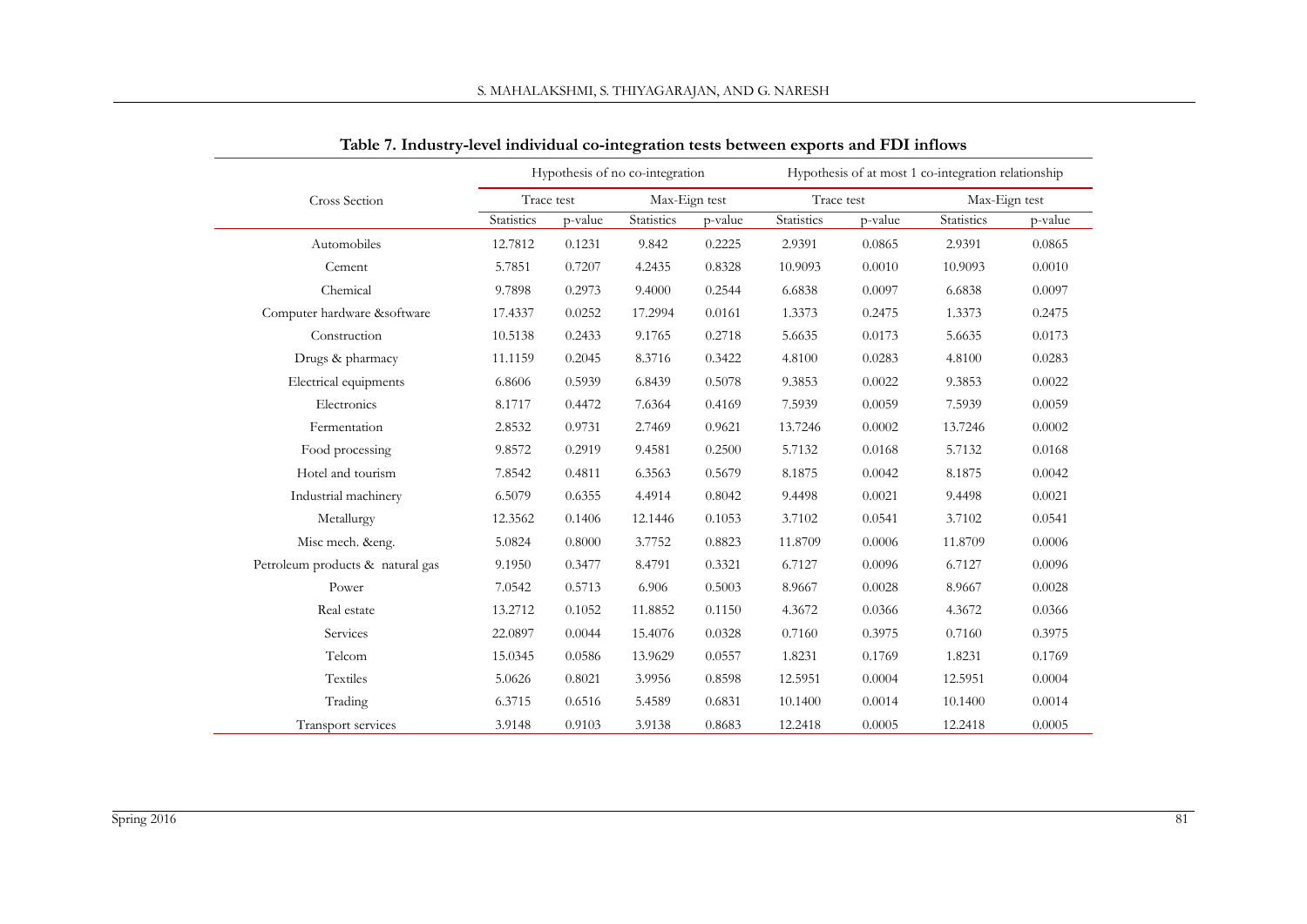|                                  |            |         | Hypothesis of no co-integration |         |            |         |               | Hypothesis of at most 1 co-integration |  |
|----------------------------------|------------|---------|---------------------------------|---------|------------|---------|---------------|----------------------------------------|--|
|                                  | Trace test |         | Max-Eign test                   |         | Trace test |         | Max-Eign test |                                        |  |
| Cross Section                    | Statistics | p-value | Statistics                      | p-value | Statistics | p-value | Statistics    | p-value                                |  |
| Automobiles                      | 15.7049    | 0.0465  | 12.3267                         | 0.0990  | 2.4454     | 0.1179  | 2.4454        | 0.1179                                 |  |
| Cement                           | 6.7699     | 0.6045  | 6.4962                          | 0.5504  | 9.1919     | 0.0024  | 9.1919        | 0.0024                                 |  |
| Chemical                         | 9.9963     | 0.2810  | 7.0002                          | 0.4891  | 3.6620     | 0.0557  | 3.6620        | 0.0557                                 |  |
| Computer hardware &software      | 32.1018    | 0.0001  | 23.2879                         | 0.0015  | 1.0494     | 0.3056  | 1.0494        | 0.3056                                 |  |
| Construction                     | 12.0879    | 0.1528  | 9.4752                          | 0.2487  | 2.6858     | 0.1012  | 2.6858        | 0.1012                                 |  |
| Drugs & pharma                   | 13.3391    | 0.1029  | 10.7193                         | 0.1688  | 5.9044     | 0.0151  | 5.9044        | 0.0151                                 |  |
| Electrical equipments            | 7.6755     | 0.5007  | 5.9145                          | 0.6242  | 7.7035     | 0.0055  | 7.7035        | 0.0055                                 |  |
| Electronics                      | 8.7138     | 0.3925  | 5.2928                          | 0.7045  | 6.8032     | 0.0091  | 6.8032        | 0.0091                                 |  |
| Fermentation                     | 2.1935     | 0.9919  | 2.1782                          | 0.9861  | 14.9218    | 0.0001  | 14.9218       | 0.0001                                 |  |
| Food processing                  | 10.9099    | 0.2171  | 9.2598                          | 0.2652  | 5.0560     | 0.0245  | 5.0560        | 0.0245                                 |  |
| Hotel and tourism                | 8.4989     | 0.4137  | 7.8771                          | 0.3913  | 7.4290     | 0.0064  | 7.4290        | 0.0064                                 |  |
| Industrial machinery             | 7.5785     | 0.5115  | 6.6015                          | 0.5373  | 8.4662     | 0.0036  | 8.4662        | 0.0036                                 |  |
| Metallurgy                       | 13.8861    | 0.0861  | 8.5517                          | 0.3254  | 4.9187     | 0.0266  | 4.9187        | 0.0266                                 |  |
| Misc mech. &eng.                 | 5.9822     | 0.6977  | 5.8802                          | 0.6286  | 9.6330     | 0.0019  | 9.6330        | 0.0019                                 |  |
| Petroleum Products & natural gas | 9.0914     | 0.3570  | 7.6989                          | 0.4101  | 6.3171     | 0.0120  | 6.3171        | 0.0120                                 |  |
| Power                            | 8.3812     | 0.4256  | 7.4770                          | 0.4344  | 7.6380     | 0.0057  | 7.6380        | 0.0057                                 |  |
| Real estate                      | 17.9398    | 0.0210  | 14.6368                         | 0.0437  | 2.0824     | 0.1490  | 2.0824        | 0.1490                                 |  |
| Services                         | 44.8509    | 0.0000  | 39.7599                         | 0.0000  | 0.0153     | 0.9013  | 0.0153        | 0.9013                                 |  |
| Telcom                           | 27.1953    | 0.0006  | 16.6327                         | 0.0207  | 1.8824     | 0.1701  | 1.8824        | 0.1701                                 |  |
| Textiles                         | 5.1762     | 0.7898  | 5.0246                          | 0.7387  | 10.5626    | 0.0012  | 10.5626       | 0.0012                                 |  |
| Trading                          | 7.2100     | 0.5534  | 6.9349                          | 0.4969  | 8.9726     | 0.0027  | 8.9726        | 0.0027                                 |  |
| Transport services               | 5.1259     | 0.7953  | 4.1640                          | 0.8417  | 13.8903    | 0.0002  | 13.8903       | 0.0002                                 |  |

**Table 8. Industry-level individual co-integration tests between PE ratio and FDI inflows**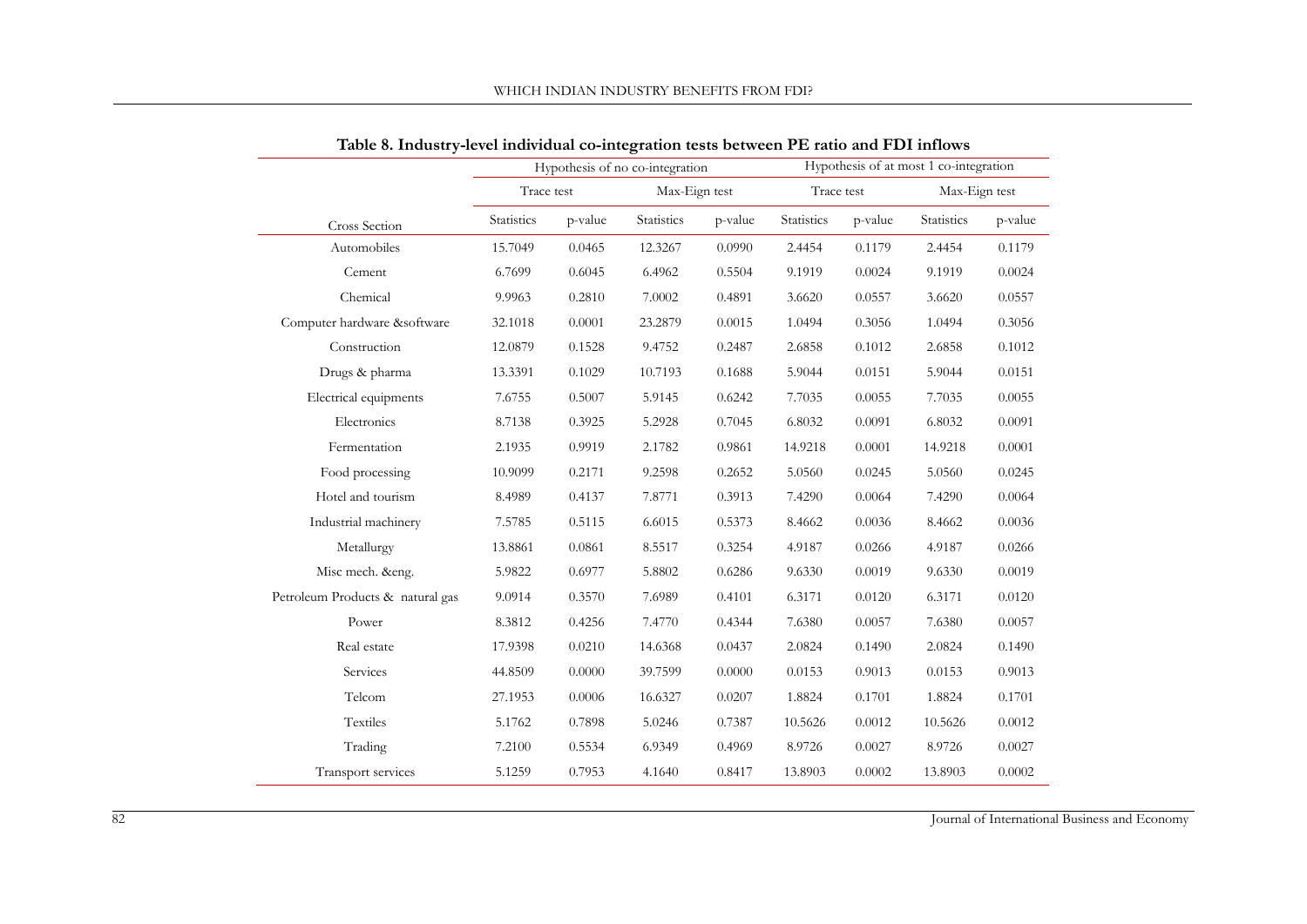|                                  |            |         | Hypothesis of no co-integration |         | Hypothesis of at most 1 co-integration<br>relationship |         |                |         |  |
|----------------------------------|------------|---------|---------------------------------|---------|--------------------------------------------------------|---------|----------------|---------|--|
| Cross Section                    | Trace test |         | Max-Eigen test                  |         | Trace test                                             |         | Max-Eigen test |         |  |
|                                  | Statistics | p-value | Statistics                      | p-value | Statistics                                             | p-value | Statistics     | p-value |  |
| Automobiles                      | 13.5202    | 0.0971  | 7.3834                          | 0.4448  | 3.5908                                                 | 0.0581  | 3.5908         | 0.0581  |  |
| Cement                           | 5.7695     | 0.7226  | 5.7103                          | 0.6506  | 10.7525                                                | 0.0010  | 10.7525        | 0.0010  |  |
| Chemical                         | 11.7152    | 0.1711  | 9.9457                          | 0.2155  | 4.9190                                                 | 0.0266  | 4.9190         | 0.0266  |  |
| Computer hardware &software      | 25.6945    | 0.0011  | 20.7754                         | 0.0041  | 0.4360                                                 | 0.5091  | 0.4360         | 0.5091  |  |
| Construction                     | 11.7924    | 0.1672  | 10.9087                         | 0.1588  | 4.6263                                                 | 0.0315  | 4.6263         | 0.0315  |  |
| Drugs & pharma                   | 10.0514    | 0.2768  | 8.9191                          | 0.293   | 5.1069                                                 | 0.0238  | 5.1069         | 0.0238  |  |
| Electrical equipments            | 7.7473     | 0.4928  | 6.9887                          | 0.4905  | 8.8015                                                 | 0.0030  | 8.8015         | 0.0030  |  |
| Electronics                      | 9.1104     | 0.3553  | 9.1019                          | 0.2778  | 12.2340                                                | 0.0005  | 12.2340        | 0.0005  |  |
| Fermentation                     | 3.8546     | 0.9149  | 3.8217                          | 0.8777  | 16.7168                                                | 0.0000  | 16.7168        | 0.0000  |  |
| Food processing                  | 12.7270    | 0.1252  | 7.4416                          | 0.4383  | 4.0525                                                 | 0.0441  | 4.0525         | 0.0441  |  |
| Hotel and tourism                | 8.5495     | 0.4087  | 8.1135                          | 0.3673  | 7.5749                                                 | 0.0059  | 7.5749         | 0.0059  |  |
| Industrial machinery             | 7.2990     | 0.5431  | 5.8818                          | 0.6284  | 9.8509                                                 | 0.0017  | 9.8509         | 0.0017  |  |
| Metallurgy                       | 13.3739    | 0.1018  | 9.2696                          | 0.2644  | 3.4038                                                 | 0.0650  | 3.4038         | 0.0650  |  |
| Misc mech. &eng.                 | 5.0665     | 0.8017  | 4.6733                          | 0.7824  | 12.1784                                                | 0.0005  | 12.1784        | 0.0005  |  |
| Petroleum products & natural gas | 10.3844    | 0.2523  | 10.3736                         | 0.1885  | 5.7751                                                 | 0.0162  | 5.7751         | 0.0162  |  |
| Power                            | 8.0689     | 0.4581  | 7.4976                          | 0.4321  | 8.0182                                                 | 0.0046  | 8.0182         | 0.0046  |  |
| Real estate                      | 13.4199    | 0.1003  | 11.9791                         | 0.1114  | 2.9956                                                 | 0.0835  | 2.9956         | 0.0835  |  |
| Services                         | 28.1601    | 0.0004  | 22.9112                         | 0.0017  | 0.0325                                                 | 0.8568  | 0.0325         | 0.8568  |  |
| Telcom                           | 20.5568    | 0.0079  | 17.5612                         | 0.0145  | 0.9380                                                 | 0.3328  | 0.9380         | 0.3328  |  |
| Textiles                         | 4.9155     | 0.8177  | 4.4411                          | 0.8101  | 13.3491                                                | 0.0003  | 13.3491        | 0.0003  |  |
| Trading                          | 6.9632     | 0.5819  | 6.7967                          | 0.5135  | 10.2534                                                | 0.0014  | 10.2534        | 0.0014  |  |
| Transport services               | 4.4008     | 0.8686  | 4.3849                          | 0.8166  | 14.2174                                                | 0.0002  | 14.2174        | 0.0002  |  |

| Table 9. Industry-level individual co-integration tests between number of firms and FDI inflows in selected industries |  |  |  |  |
|------------------------------------------------------------------------------------------------------------------------|--|--|--|--|
|------------------------------------------------------------------------------------------------------------------------|--|--|--|--|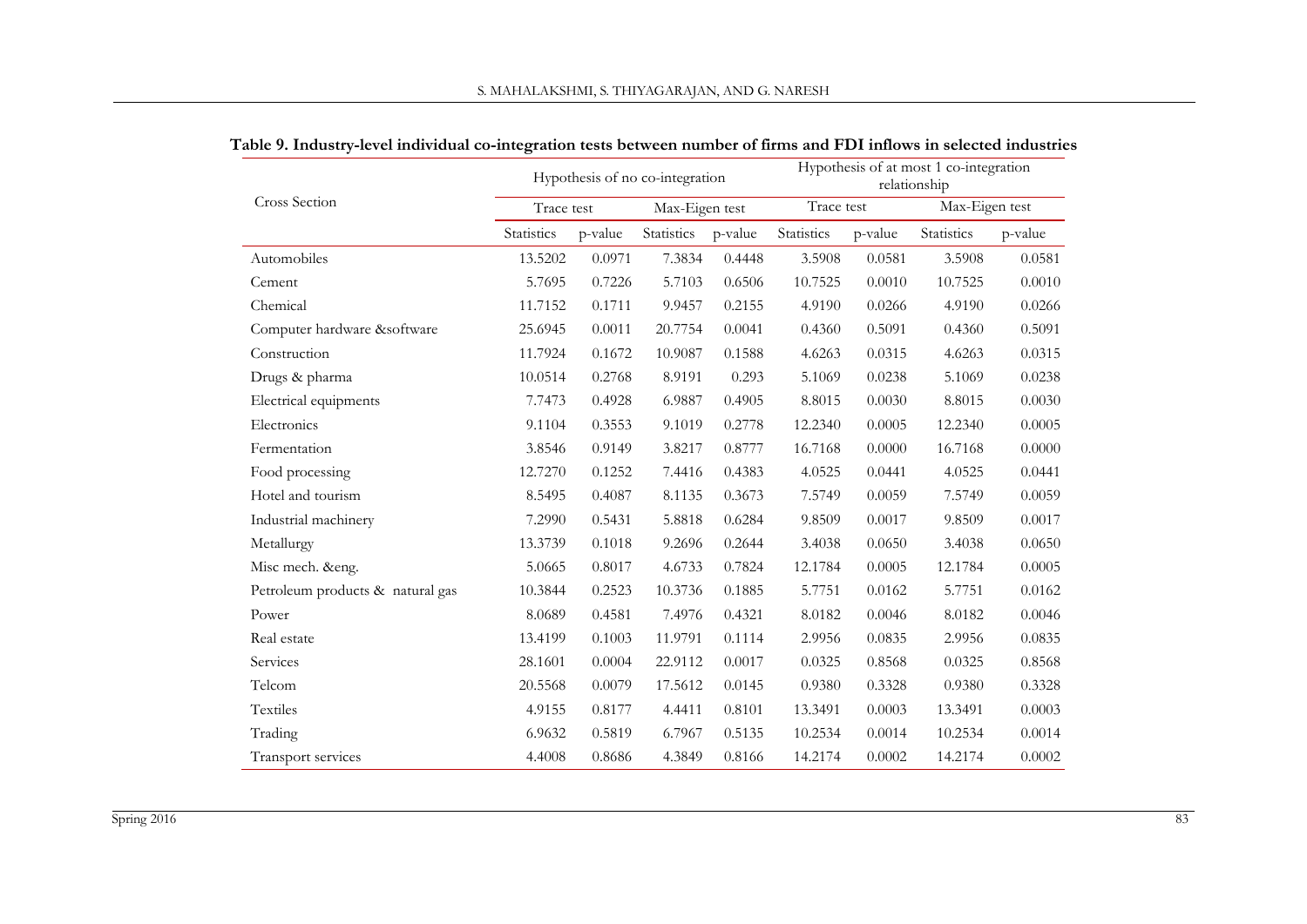|                             |            |         | Hypothesis of no co-integration |         | Hypothesis of at most 1 co-integration relationship |         |                |         |
|-----------------------------|------------|---------|---------------------------------|---------|-----------------------------------------------------|---------|----------------|---------|
|                             | Trace test |         | Max-Eigen test                  |         | Trace test                                          |         | Max-Eigen test |         |
| Cross Section               | Statistics | p-value | Statistics                      | p-value | <b>Statistics</b>                                   | p-value | Statistics     | p-value |
| Automobiles                 | 12.9923    | 0.1151  | 12.1812                         | 0.104   | 2.4263                                              | 0.1193  | 2.4263         | 0.1193  |
| Cement                      | 5.7170     | 0.7287  | 3.9334                          | 0.8663  | 10.3939                                             | 0.0013  | 10.3939        | 0.0013  |
| Chemical                    | 7.7512     | 0.4924  | 7.4963                          | 0.4322  | 7.7196                                              | 0.0495  | 7.7196         | 0.0495  |
| Computer hardware &software | 15.6986    | 0.0466  | 14.5519                         | 0.045   | 1.2816                                              | 0.2576  | 1.2816         | 0.2576  |
| Construction                | 11.8292    | 0.1653  | 9.1928                          | 0.2705  | 3.2603                                              | 0.071   | 3.2603         | 0.071   |
| Drugs & pharma              | 10.1877    | 0.2666  | 7.6425                          | 0.4162  | 4.9394                                              | 0.0262  | 4.9394         | 0.0262  |
| Electrical equipments       | 7.6657     | 0.5018  | 4.9276                          | 0.751   | 8.2947                                              | 0.004   | 8.2947         | 0.004   |
| Electronics                 | 8.4666     | 0.4169  | 8.1727                          | 0.3614  | 6.4399                                              | 0.0112  | 6.4399         | 0.0112  |
| Fermentation                | 4.262      | 0.8813  | 4.2619                          | 0.8307  | 13.7886                                             | 0.0002  | 13.7886        | 0.0002  |
| Food processing             | 9.8622     | 0.2915  | 8.1117                          | 0.3675  | 5.4985                                              | 0.019   | 5.4985         | 0.019   |
| Hotel and tourism           | 7.913      | 0.4747  | 6.6314                          | 0.5336  | 6.9677                                              | 0.0083  | 6.9677         | 0.0083  |
| Industrial machinery        | 6.8867     | 0.5909  | 4.8077                          | 0.7659  | 9.9167                                              | 0.0016  | 9.9167         | 0.0016  |
| Metallurgy                  | 9.4419     | 0.3261  | 9.3961                          | 0.2547  | 5.8375                                              | 0.0157  | 5.8375         | 0.0157  |
| Misc mech. &eng.            | 5.3465     | 0.771   | 5.3291                          | 0.6999  | 11.26                                               | 0.0008  | 11.26          | 0.0008  |
| Petroleum products ♮ gas    | 11.4212    | 0.1869  | 8.1153                          | 0.3671  | 4.1523                                              | 0.0416  | 4.1523         | 0.0416  |
| Power                       | 9.1264     | 0.3538  | 8.8032                          | 0.3029  | 6.0927                                              | 0.0136  | 6.0927         | 0.0136  |
| Real estate                 | 11.6052    | 0.1769  | 11.1057                         | 0.149   | 3.671                                               | 0.0554  | 3.671          | 0.0554  |
| Services                    | 16.9196    | 0.0303  | 10.5382                         | 0.1789  | 0.8111                                              | 0.3678  | 0.8111         | 0.3678  |
| Telcom                      | 13.6038    | 0.0945  | 12.5705                         | 0.091   | 2.6364                                              | 0.1044  | 2.6364         | 0.1044  |
| Textiles                    | 4.9171     | 0.8176  | 4.4233                          | 0.8122  | 11.6729                                             | 0.0006  | 11.6729        | 0.0006  |
| Trading                     | 6.0806     | 0.686   | 4.3611                          | 0.8194  | 10.1039                                             | 0.0015  | 10.1039        | 0.0015  |
| Transport services          | 4.3096     | 0.877   | 3.5555                          | 0.903   | 12.1886                                             | 0.0005  | 12.1886        | 0.0005  |

**Table 10. Industry-level individual co-integration tests between employment generation and FDI inflows**

84 Journal of International Business and Economy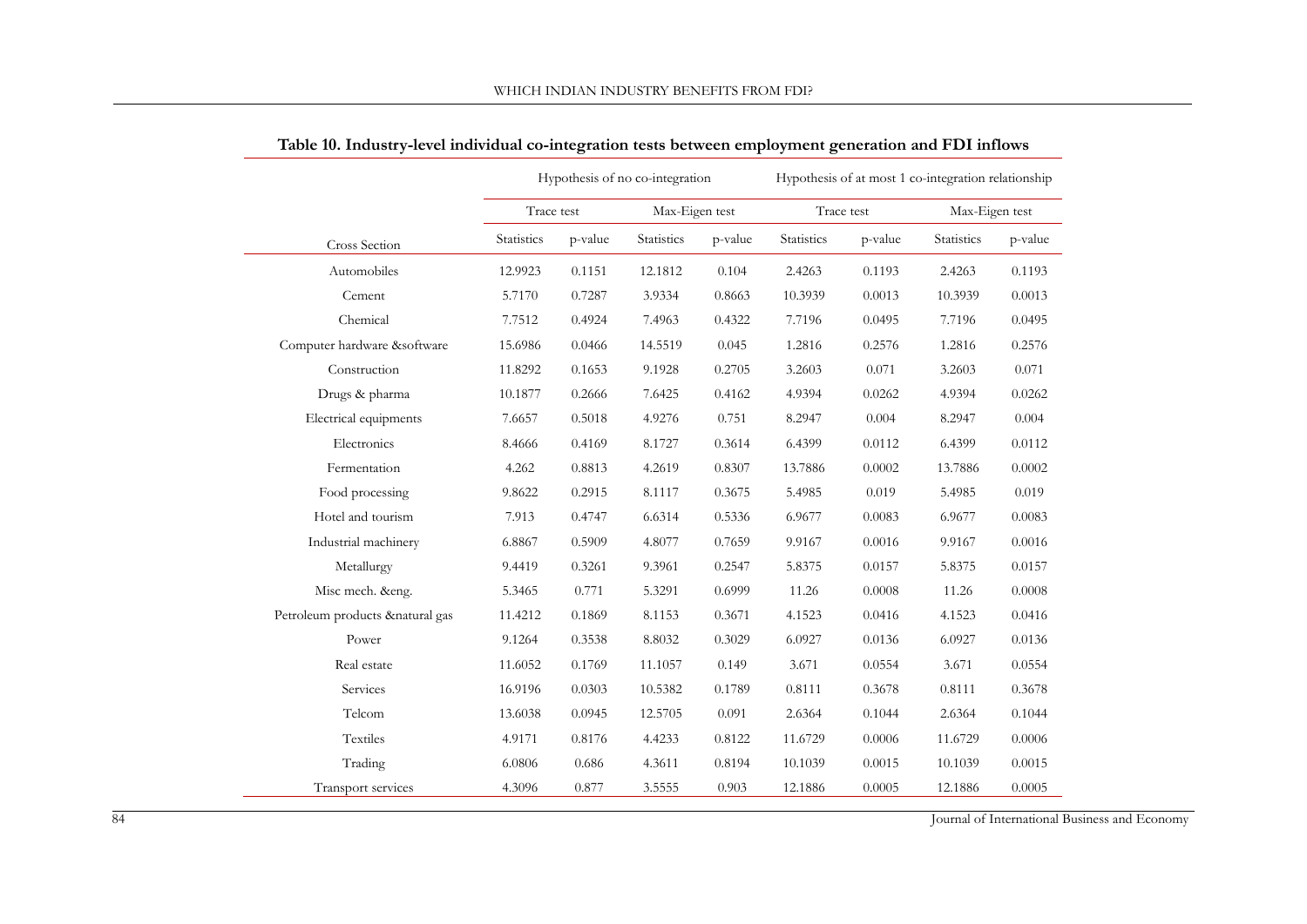Therefore, the result of the individual co-integration test reveals that, there is long run relationship between industry performance indicators and FDI inflow only in case of services, telecom, computer software and hardware, real estate and automobile industries and in case of majority of other industries, there is no long run relationship between industry performance indicators and FDI inflow. Thus, there is no sufficient evidence to prove the considerable contribution of FDI inflows in improving the overall performance of Indian industries except very few industries.

To sum up, the widespread belief that FDI improves the performance of host economy's industries by way of increasing the overall output, income, exports and number of units of an industry which in turn generates huge employment opportunities has not been achieved in India. This is evident from the overall results of the panel co-integration tests between FDI inflows and selected performance variables of industries which have received sizable amount of FDI over a period of twenty years. FDI inflow does not have any co-integrating relationship with gross output, profit before interest and tax, exports, price-earning ratio, existence of number of firms and employment generation. This is mainly because only five among the selected industries namely services, computer hardware and software, telecom, real estate and automobile have showed the existence of co-integration between FDI inflows and gross output, profit before interest and tax and price-earnings ratio. Whereas, there is further reduction in the number of industries which show co-integration between FDI inflows and exports, existence of number of firms and employment generation to three industries namely services, computer hardware and software and telecom The main reason for this result is that, much of the inflow of FDI has been obtained only by very few industries such as services, telecom, computer hardware and software, automobile, real estate and construction, even though 100 percent FDI is allowed under automatic route in many other industries (Nagaraj,2003). This is because these industries provide huge returns within a short span of time when compared to other industries. Moreover, majority of the FDI inflows received by India are brownfield investments in the form mergers and acquisition rather than greenfield investments, thereby the establishment of new firms and sizable amount of employment generation has not been achieved by most of the Indian industries through the inflows of FDI.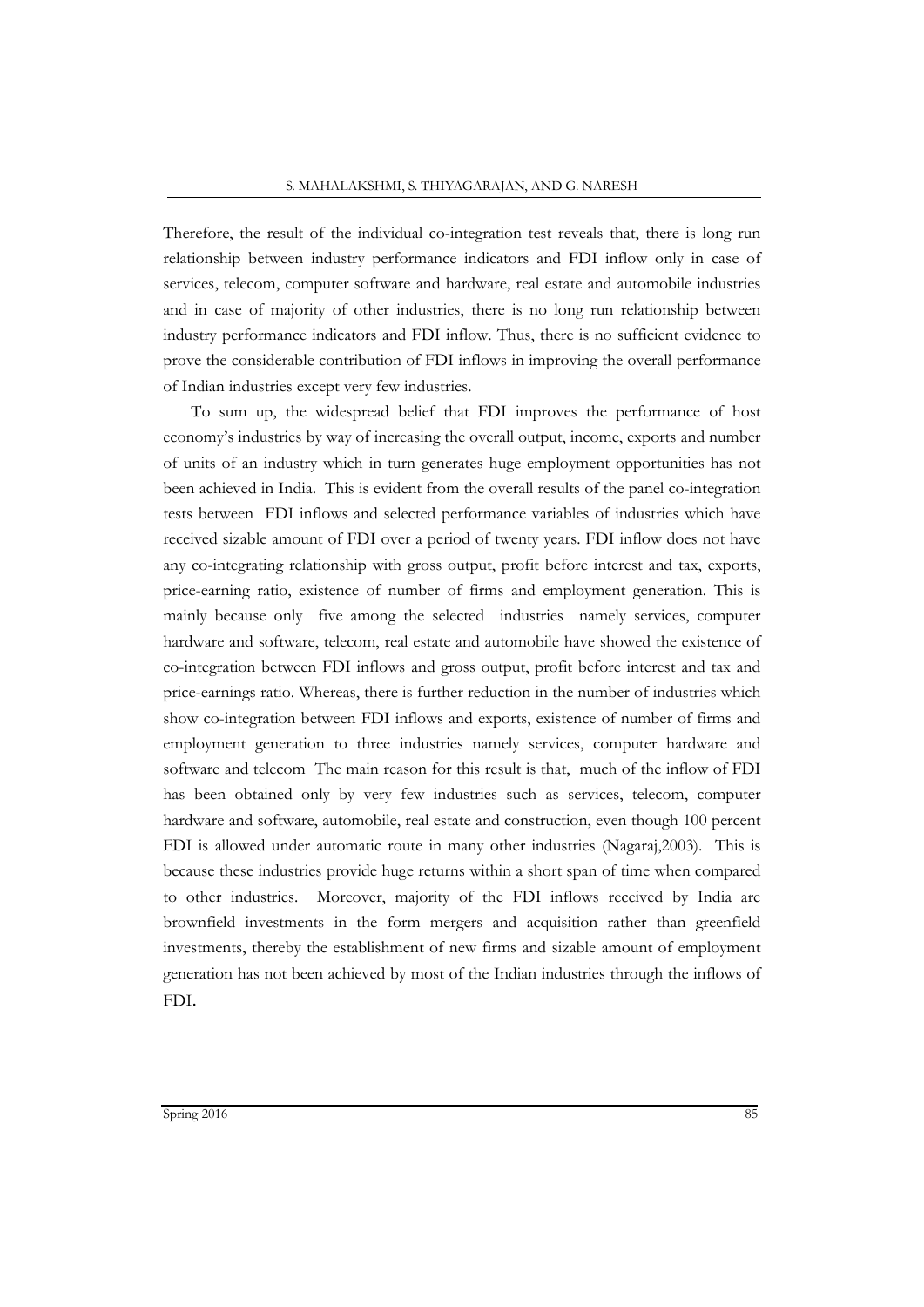# **CONCLUSIONS**

In spite of liberal policy on attracting FDI inflows, India has not been able to bring substantial FDI inflows. Even though there is growth in absolute figures, percentage of GDP reamins meager. Whatever FDI inflows, India experienced is on account of its growth prospects and its rupee value. Even these inflows of FDI have not caused significant impact on the desired direction. Besides some selected industries alone enjoyed the benefits of FDI inflows because, much of the inflow of FDI concentrated around few industries. Moreover, a large amount of FDI inflows received by India are brownfield investments in the form of mergers and acquisition rather than greenfield investments, thus the establishment of new firms and sizable amount of employment generation has not been achieved. Furthermore, India has received maximum number of horizontal FDI which seeks market access when compared to vertical FDI which is export-oriented. This may be due to the fact that, the Indian government has not utilized all of its FDI absorptivecapacity and also failed to direct and spread FDI into almost all industries and export oriented units. So it is clear that FDI inflows are here to reap the benefits for foreign investors quickly rather than by carrying development impact in the desired direction.

Government needs to look at the outcome of its policies. Why does its policy have not produced desired results and fulfilled objectives set forth? It has to learn from its own experience and the experience of other developing countries. If the FDI inflows are not yielding desired results, what is the point in promoting and encouraging FDI through liberal policies? Thus, the government should take policy initiatives to attract potential greenfield investments. It should actively direct these investments to the required areas and should also promote FDI in export-oriented units. The policies should be designed in such way that FDI inflows can be utilised as means of enhancing domestic production, exports, technology diffusion and access to the external market. Furthermore, specific types of FDI which are capable of generating spillovers effects in the domestic industries have to be encouraged. More importantly its liberal policies should reflect its intensions and expectations. The study's limitations can be taken as opportunities for future researchers in this area. State-level spillover effects of FDI was not looked into due to non-availability of consistent data. Moreover, the firm-specific effect of FDI also was not examined. These could be seen as future scope and studied in the future. To conclude, the study has explicitly contributed to the existing literature on the impact of FDI on industrial performance using a panel co-integration approach, which was not studied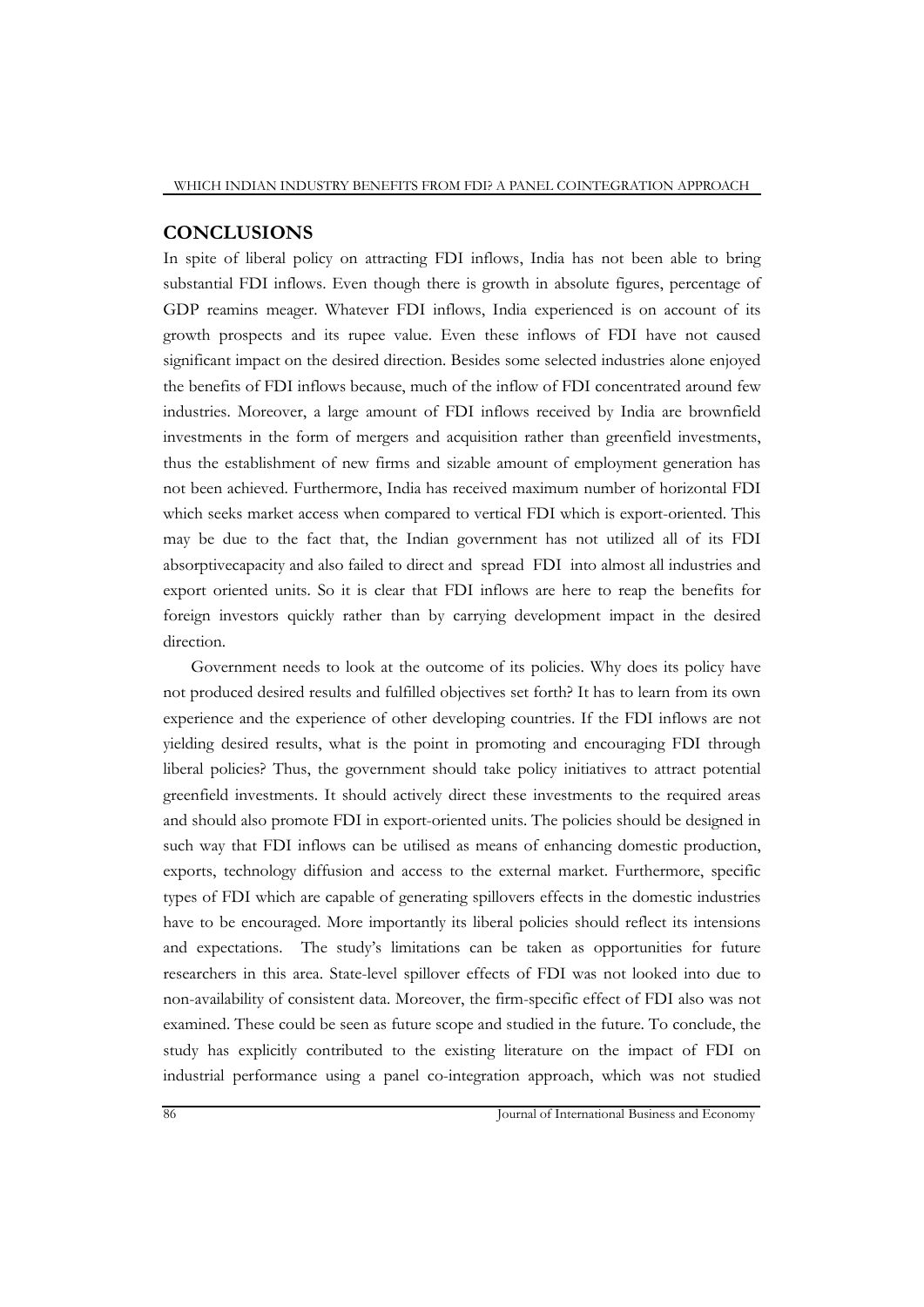much in the Indian context. The finding not only contributes to the existing literature but also provides an insight to the policy makers on how the potential benefits of FDI can be maximized by strengthening the host-industry's absorptive capacity.

#### **REFERENCES**

- Abramovitz, M. 1986. Catching up, forging ahead, and falling behind. *The Journal of Economic History* 46 (2): 385-406.
- Aitken, B. J. and A. E. Harrison. 1999. Do domestic firms benefit from direct foreign investment? Evidence from Venezuela. *American Economic Review* 89 (3): 605-618.
- Aitken, B., A. Harrison, and R. E. Lipsey. 1996. Wages and foreign ownership: A comparative study of Mexico, Venezuela, and the United States. *Journal of International Economics* 40 (3): 345-371.
- Balasubramanyam, V. N. and D. Sapsford. 2007. Does India need a lot more FDI?*Economic and Political Weekly* 42 (17): 1549-1555.
- Balasubramanyam, V. N., M. Salisu, and D. Sapsford. 1996. Foreign direct investment and growth in EP and IS countries. *The Economic Journal* 106 (434): 92-105.
- Barrios, S., S. Dimelis, H. Louri, and E. Strobl. 2004. Efficiency spillovers from foreign direct investment in the EU periphery: A comparative study of Greece, Ireland, and Spain. *Review of World Economics* 140 (4): 688-705.
- Caves, R. E. 1974. Multinational firms, competition, and productivity in host-country markets. *Economica* 41 (162): 176-193.
- Caves, R. E. 1996. *Multinational enterprise and economic analysis*. Cambridge: Cambridge University Press.
- Chakraborty, C. and P. Nunnenkamp. 2008. Economic reforms, FDI, and economic growth in India: A sector level analysis. *World Development* 36 (7): 1192-1212.
- Driffield, N. 2001. The impact on domestic productivity of inward investment in the UK. *The Manchester School* 69 (1): 103-119.
- Driffield, N. and K. B. Taylor. 2002. Spillovers from FDI and skill structures of hostcountry firms. Discussion Papers in Economics 02/4, Department of Economics, University of Leicester.
- Dunning, J. H. 2006. FDI, globalisation and development: Some implications for the Korean economy and Korean firms. *Journal of International Bussiness and Economics* 7 (1): 1-19.
- Figlio, D. N. and B. A. Blonigen. 2000. The effects of foreign direct investment on local communities. *Journal of Urban Economics* 48 (2): 338-363.
- Findlay, R. 1978. Relative backwardness, direct foreign investment, and the transfer of technology: A simple dynamic model. *The Quarterly Journal of Economics* 92 (1): 1-16
- Fisher, R. A. 1932. Inverse probability and the use of likelihood. *Mathematical Proceedings of the Cambridge Philosophical Society* 28 (3): 257-261.
- Frank, B., H. Gorg, and E. Strobl. 2005. Foreign direct investment and wages in domestic firms in Ireland: Productivity spillovers vs labour market crowding out. *International Journal of the Economics of Business* 12 (1): 67-84.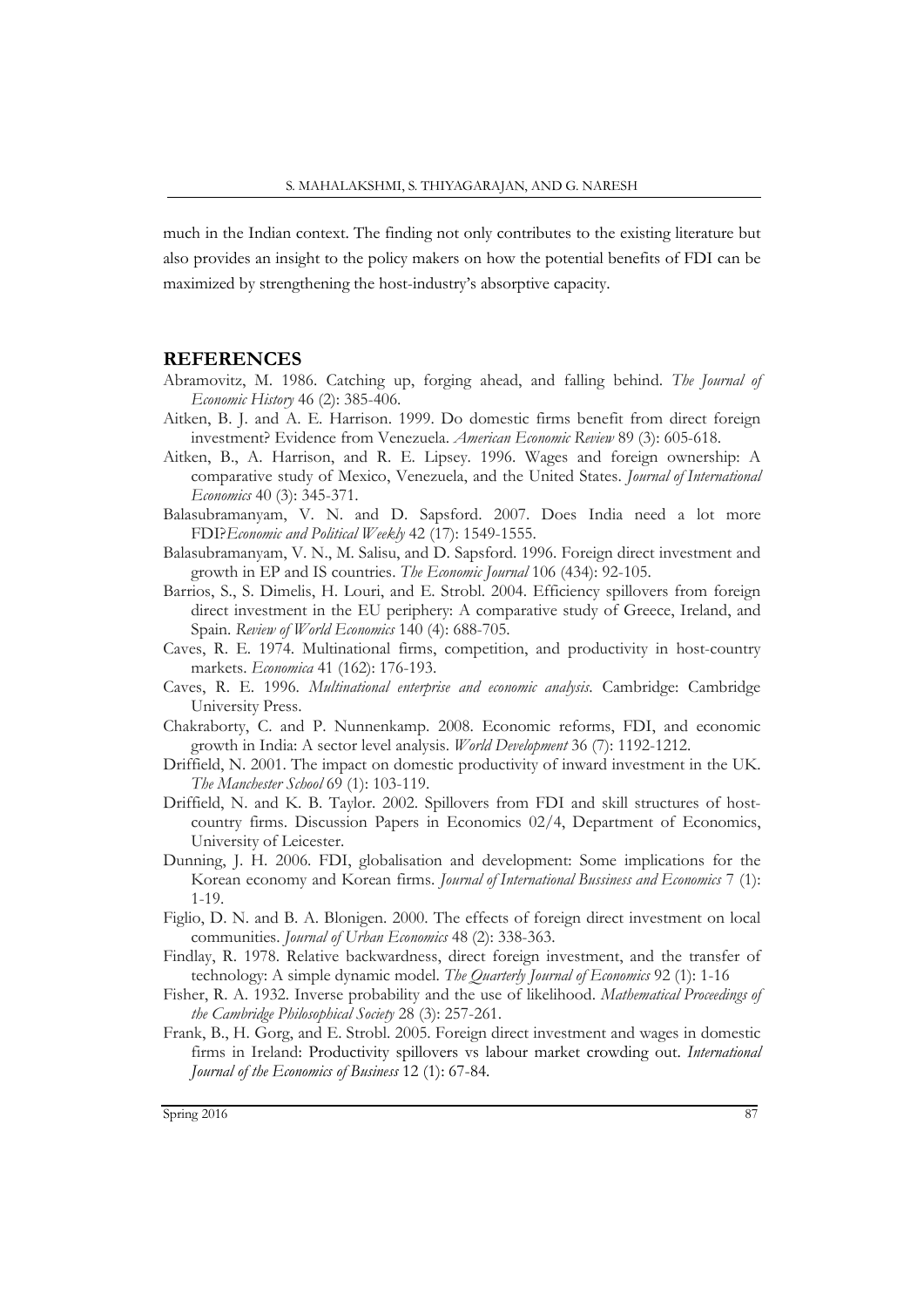- Girma, S. 2005. Technology transfer from acquisition FDI and the absorptive capacity of domestic firms: An empirical investigation. *Open Economies Review* 16 (2): 175–87.
- Girma, S., D. Greenaway, and K. Wakelin. 2001. Who benefits from foreign direct investment in the UK? *Scottish Journal of Political Economy* 48 (2): 119-133.
- Görg, H. and D. Greenaway. 2004. Much ado about nothing? Do domestic firms really benefit from foreign direct investment?*The World Bank Research Observer* 19 (2): 171- 197.
- Gujarati, D. N. and N. Sangeetha. 2007. *Basic econometrics* (4th edition)*.* New Delhi: Tata Mc Graw-Hill Publication.
- Hale, G. and C. Long. 2006. What determines technological spillovers of foreign direct investment: Evidence from China. *Economic Growth Center, Center Discussion Paper* No. 934.
- Harris, R. and C. Robinson.2002. The impact of foreign acquisitions on total factor productivity: Plant level evidence from UK manufacturing, 1987–1992. *Review of Economics and Statistics* 84 (3): 562–568.
- Herzer, D. and S. Klasen. 2008. In search of FDI-led growth in developing countries: The way forward. *Economic Modelling* 25 (5): 793-810.
- Hubert, F. and N. Pain. 2001. Inward investment and technical progress in the United Kingdom manufacturing sector. *Scottish Journal of Political Economy* 48 (2): 134-147.
- Johansen, S. 1988. Statistical analysis of co-integration vectors. *Journal of economic dynamics and control* 12 (2): 231-254.
- Kao, C. 1999. Spurious regression and residual-based tests for co-integration in panel data. *Journal of econometrics* 90 (1): 1-44.
- Kaur, M., S. S. Yadav, and V. Gautam. 2012. Foreign direct investment and current account deficit: A causality analysis in context of India. *Journal of International Business and Economy* 13 (2): 85-106.
- Lipsey, R. and F. Sjöholm. 2005. Host country impacts of FDI: Why such different answers. In T. Moran, E. M. Graham, and M. Blomstorm, editors, *Does foreign direct investment promote development?* Washington D.C.: Peterson Institute (23-43).
- Maddala, G. S. and S. Wu. 1999. A comparative study of unit root tests with panel data and a new simple test. *Oxford Bulletin of Economics and Statistics* 61 (S1): 631-652.
- Mahalakshmi, S., S. Thiyagarajan, and G. Naresh.2016. Causal links between FDI inflows and macro-economic indicators of India. *South Asian Journal of Management* 23 (1): 36- 45.
- Nagaraj, R. 2003. Foreign direct investment in India in the 1990s: Trends and issues. *Economic and Political Weekly* 38 (17): 1701-12.
- Narula, R. and A. Marin. 2003. Foreign direct investment spillovers, absorptive capacities and human economic development: Evidence from Argentina. *ILO Working Paper*, No. 16.
- Noria, G. L. 2015. The effect of trade and FDI on inter-industry wage differentials: The case of Mexico. *The North American Journal of Economics and Finance* 34: 381-397.
- Paramasivaiah, P. and A. Kulkarni. 2004. Foreign direct investment: Some issues. *Southern Economist* 43 (4): 11-14.
- Pedroni, P. 1999. Critical values for co-integration tests in heterogeneous panels with multiple regressors. *Oxford Bulletin of Economics and Statistics* 61: 653‐70.